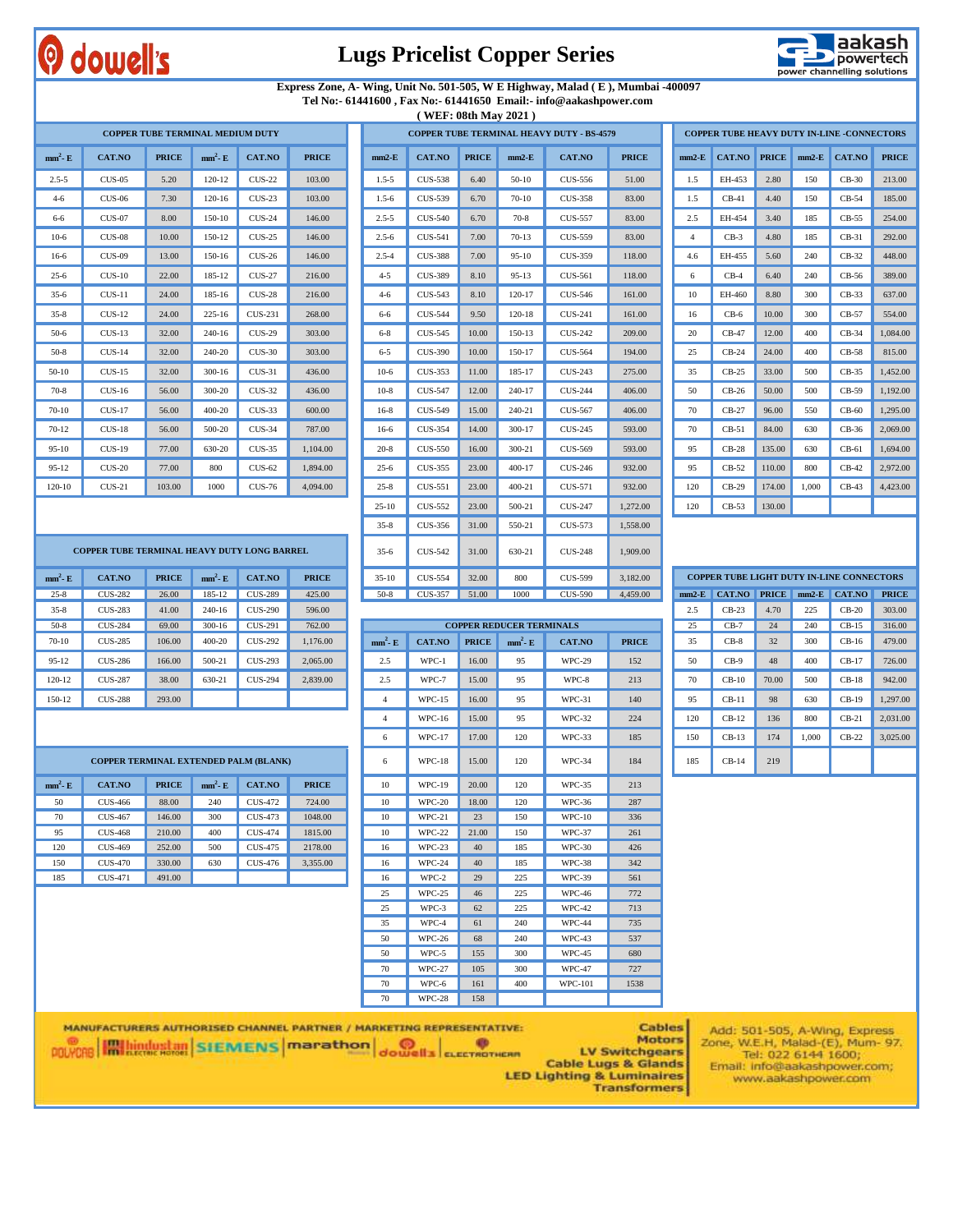

## **Lugs Pricelist Copper Series**



 **Express Zone, A- Wing, Unit No. 501-505, W E Highway, Malad ( E ), Mumbai -400097 Tel No:- 61441600 , Fax No:- 61441650 Email:- info@aakashpower.com ( WEF: 08th May 2021 )**

|           | <b>ALUMINIUM TUBE TERMINALS</b> |       |            |                                                                                                                                                                                                                                                                                                                     | <b>ALUMINIUM REDUCER TERMINALS</b><br><b>ALUMINIUM TERMINALS FOR AL.XPE</b><br><b>CONDUCTORS</b><br>mm <sup>2</sup> E CAT.NO PRICE mm <sup>2</sup> E CAT.NO PRICE |           |               |       |         |                                             |        |     |                                |                                        |        |       |                                                                |              |
|-----------|---------------------------------|-------|------------|---------------------------------------------------------------------------------------------------------------------------------------------------------------------------------------------------------------------------------------------------------------------------------------------------------------------|-------------------------------------------------------------------------------------------------------------------------------------------------------------------|-----------|---------------|-------|---------|---------------------------------------------|--------|-----|--------------------------------|----------------------------------------|--------|-------|----------------------------------------------------------------|--------------|
| $mm^2-E$  | CAT.NO PRICE mm <sup>2</sup> E  |       |            | <b>CAT.NO PRICE</b>                                                                                                                                                                                                                                                                                                 |                                                                                                                                                                   |           |               |       |         |                                             |        |     |                                |                                        |        |       |                                                                |              |
| $2.5 - 3$ | ALS-151                         | 2.10  | 70-12      | ALS-226                                                                                                                                                                                                                                                                                                             | 17.00                                                                                                                                                             | 2.5       | AWP-1         | 7.30  | 70      | <b>AWP-28</b>                               | 61.00  |     |                                | $mm^2$ -E CAT.NO PRICE $mm^2$ -E       |        |       | CAT.NO                                                         | <b>PRICE</b> |
| $2.5 - 3$ | ALS-309                         | 2.10  | $95-10$    | <b>ALS-227</b>                                                                                                                                                                                                                                                                                                      | 18.00                                                                                                                                                             | 2.5       | AWP-7         | 7.30  | 95      | <b>AWP-29</b>                               | 57.00  |     | 25                             | ALS-XL17                               | 8.50   | 225   | ALS-XL25                                                       | 118.00       |
| $4 - 4$   | ALS-155                         | 2.20  | 95-12      | ALS-228                                                                                                                                                                                                                                                                                                             | 18.00                                                                                                                                                             | 4         | <b>AWP-15</b> | 7.30  | 95      | AWP-8                                       | 81.00  | 35  |                                | ALS-XL18                               | 12.00  | 240   | ALS-XL26                                                       | 132.00       |
| $4 - 5$   | ALS-317                         | 2.20  | 95-16      | ALS-229                                                                                                                                                                                                                                                                                                             | 18.00                                                                                                                                                             | 4         | AWP-16        | 6.80  | 95      | AWP-31                                      | 53.00  | 50  |                                | ALS-XL19                               | 19.00  | 300   | ALS-XL27                                                       | 172.00       |
| 6-5       | ALS-158                         | 2.50  | 120-10     | ALS-257                                                                                                                                                                                                                                                                                                             | 25.00                                                                                                                                                             | 6         | <b>AWP-17</b> | 7.60  | 95      | AWP-32                                      | 85.00  | 70  |                                | ALS-XL20                               | 25.00  | 400   | ALS-XL28                                                       | 274.00       |
| 6-6       | ALS-313                         | 2.50  | 185-12     | ALS-230                                                                                                                                                                                                                                                                                                             | 25.00                                                                                                                                                             | 6         | <b>AWP-18</b> | 6.80  | 120     | AWP-33                                      | 70.00  |     | 95                             | ALS-XL21                               | 39.00  | 500   | ALS-XL29                                                       | 382.00       |
| $10-6$    | ALS-214                         | 3.10  | 120-16     | ALS-231                                                                                                                                                                                                                                                                                                             | 25.00                                                                                                                                                             | 10        | <b>AWP-19</b> | 8.30  | 120     | AWP-34                                      | 70.00  | 120 |                                | ALS-XL22                               | 50.00  | 630   | ALS-XL30                                                       | 546.00       |
| $10 - 8$  | ALS-215                         | 3.10  | 150-10     | ALS-258                                                                                                                                                                                                                                                                                                             | 33.00                                                                                                                                                             | 10        | <b>AWP-20</b> | 8.30  | 120     | AWP-35                                      | 81.00  | 150 |                                | ALS-XL23                               | 72.00  | 800   | ALS-XL31                                                       | 738.00       |
| $10-8$    | ALS-159                         | 3.10  | 150-12     | ALS-232                                                                                                                                                                                                                                                                                                             | 33.00                                                                                                                                                             | 10        | <b>AWP-21</b> | 8.30  | 120     | AWP-36                                      | 109.00 | 185 |                                | ALS-XL24                               | 95.00  | 1,000 | ALS-XL32                                                       | 1,573.00     |
| 16-6      | ALS-252                         | 4.40  | 150-16     | ALS-233                                                                                                                                                                                                                                                                                                             | 33.00                                                                                                                                                             | 10        | <b>AWP-22</b> | 8.30  | 150     | AWP-10                                      | 127.00 |     |                                |                                        |        |       |                                                                |              |
| $16-8$    | ALS-216                         | 4.40  | 185-10     | ALS-311                                                                                                                                                                                                                                                                                                             | 41.00                                                                                                                                                             | 16        | <b>AWP-23</b> | 17.00 | 150     | <b>AWP-37</b>                               | 99.00  |     |                                |                                        |        |       | <b>ALUMINIUM IN LINE CONNECTORS</b>                            |              |
| 16-10     | ALS-217                         | 4.40  | 185-12     | ALS-234                                                                                                                                                                                                                                                                                                             | 41.00                                                                                                                                                             | 16        | <b>AWP-24</b> | 17.00 | 185     | AWP-30                                      | 163.00 |     |                                |                                        |        |       | <b>FOR AL. XLPE CONDUCTORS</b>                                 |              |
| $25 - 8$  | ALS-218                         | 6.10  | 185-16     | ALS-235                                                                                                                                                                                                                                                                                                             | 41.00                                                                                                                                                             | 16        | AWP-2         | 12.00 | 185     | AWP-38                                      | 130.00 |     |                                | $mm^2$ E CAT.NO PRICE $mm^2$ E CAT.NO  |        |       |                                                                | <b>PRICE</b> |
| 25-10     | ALS-219                         | 6.10  | 225-12     | ALS-320                                                                                                                                                                                                                                                                                                             | 58.00                                                                                                                                                             | 25        | <b>AWP-25</b> | 19.00 | 225     | AWP-39                                      | 213.00 |     | 25                             | ALS-XL1                                | 7.30   | 225   | ALS-XL9                                                        | 107.00       |
| $25-12$   | ALS-220                         | 6.10  | 240-12     | ALS-236                                                                                                                                                                                                                                                                                                             | 70.00                                                                                                                                                             | 25        | AWP-3         | 24.00 | 225     | AWP-46                                      | 306.00 |     | 35                             | ALS-XL2                                | 11.00  | 240   | ALS-XL10                                                       | 125.00       |
| $25-12$   | ALS-253                         | 6.10  | 240-16     | ALS-237                                                                                                                                                                                                                                                                                                             | 70.00                                                                                                                                                             | 35        | AWP-4         | 25.00 | 225     | AWP-42                                      | 271.00 |     | 50                             | ALS-XL3                                | 18.00  | 300   | ALS-XL11                                                       | 162.00       |
| $35-6$    | ALS-254                         | 7.30  | 300-16     | ALS-300                                                                                                                                                                                                                                                                                                             | 99.00                                                                                                                                                             | 50        | AWP-26        | 29.00 | 240     | AWP-44                                      | 278.00 | 75  |                                | ALS-XL4                                | 25.00  | 400   | ALS-XL12                                                       | 249.00       |
| $35-8$    | ALS-221                         | 7.30  | 300-20     | ALS-259                                                                                                                                                                                                                                                                                                             | 99.00                                                                                                                                                             | 50        | AWP-5         | 48.00 | 240     | AWP-43                                      | 204.00 |     | 95                             | ALS-XL5                                | 35.00  | 500   | ALS-XL13                                                       | 325.00       |
| $35-10$   | ALS-222                         | 7.30  | 400-20     | ALS-260                                                                                                                                                                                                                                                                                                             | 143.00                                                                                                                                                            | 70        | <b>AWP-27</b> | 44.00 | 300     | <b>AWP-45</b>                               | 257.00 |     | 120                            | ALS-XL6                                | 45.00  | 630   | ALS-XL14                                                       | 449.00       |
| $50 - 8$  | ALS-255                         | 11.00 | 500-20     | ALS-296                                                                                                                                                                                                                                                                                                             | 218.00                                                                                                                                                            | 70        | AWP-6         | 56.00 | 300     | <b>AWP-47</b>                               | 276.00 |     | 150                            | ALS-XL7                                | 59.00  | 800   | ALS-XL15                                                       | 615.00       |
| $50-10$   | ALS-312                         | 11.00 | 630-20     | ALS-261                                                                                                                                                                                                                                                                                                             | 277.00                                                                                                                                                            |           |               |       |         |                                             |        |     | 185                            | ALS-XL8                                | 88.00  | 1,000 | ALS-XL16                                                       | 847.00       |
| $50-12$   | ALS-224                         | 11.00 | $800 - 00$ | ALS-318                                                                                                                                                                                                                                                                                                             | 448.00                                                                                                                                                            |           |               |       |         | <b>ALUMINIUM TUBE TERMINALS LONG BARREL</b> |        |     |                                |                                        |        |       |                                                                |              |
| 70-8      | ALS-256                         | 17.00 | 1000-00    | ALS-319                                                                                                                                                                                                                                                                                                             | 653.00                                                                                                                                                            |           |               |       |         | $mm^2$ E CAT.NO PRICE $mm^2$ E CAT.NO PRICE |        |     |                                |                                        |        |       | <b>ALUMINIUM TUBE TERMINALS TWO HOLES</b>                      |              |
| 70-10     | ALS-225                         | 17.00 |            |                                                                                                                                                                                                                                                                                                                     |                                                                                                                                                                   | $2.5 - 3$ | ALS-551       | 3.10  | $95-10$ | ALS-527                                     | 22.00  |     | $mm^2-E$                       | CAT.NO PRICE mm <sup>2</sup> -E CAT.NO |        |       |                                                                | <b>PRICE</b> |
|           |                                 |       |            |                                                                                                                                                                                                                                                                                                                     |                                                                                                                                                                   | $2.5 - 3$ | ALS-509       | 3.10  | $95-12$ | ALS-528                                     | 22.00  |     | 150                            | ALS-701                                | 80.00  | 630   | ALS-706                                                        | 582.00       |
|           |                                 |       |            | <b>ALUMINIUM IN LINE CONNECTORS</b>                                                                                                                                                                                                                                                                                 |                                                                                                                                                                   | $4 - 4$   | ALS-555       | 3.10  | 95-16   | ALS-529                                     | 22.00  |     | 240                            | ALS-702                                | 143.00 | 300   | <b>ALS-704</b>                                                 | 220.00       |
|           |                                 |       |            | $mm^2$ E CAT.NO PRICE $mm^2$ E CAT.NO PRICE                                                                                                                                                                                                                                                                         |                                                                                                                                                                   | 4-5       | ALS-517       | 3.10  | 120-10  | ALS-557                                     | 33.00  |     | 300                            | ALS-703                                | 220.00 | 300   | ALS-705                                                        | 241.00       |
| 2.5       | ALS-145                         | 1.70  | 120.00     | ALS-9                                                                                                                                                                                                                                                                                                               | 24.00                                                                                                                                                             | $6-5$     | ALS-558       | 3.40  | 120-12  | ALS-530                                     | 33.00  |     |                                |                                        |        |       |                                                                |              |
| 2.5       | ALS-6                           | 1.70  | 150.00     | <b>ALS-10</b>                                                                                                                                                                                                                                                                                                       | 28.00                                                                                                                                                             | 6-6       | ALS-513       | 3.40  | 120-16  | ALS-531                                     | 33.00  |     |                                |                                        |        |       |                                                                |              |
| 4         | ALS-5                           | 1.90  | 185.00     | <b>ALS-11</b>                                                                                                                                                                                                                                                                                                       | 36.00                                                                                                                                                             | $10 - 4$  | ALS-514       | 4.10  | 150-10  | ALS-658                                     | 40.00  |     |                                |                                        |        |       |                                                                |              |
| 6         | <b>ALS-13</b>                   | 1.90  | 225.00     | <b>ALS-147</b>                                                                                                                                                                                                                                                                                                      | 55.00                                                                                                                                                             | $10-6$    | ALS-515       | 4.10  | $15-12$ | ALS-532                                     | 40.00  |     |                                |                                        |        |       |                                                                |              |
| 10        | <b>ALS-14</b>                   | 2.20  | 240.00     | <b>ALS-16</b>                                                                                                                                                                                                                                                                                                       | 57.00                                                                                                                                                             | $16-6$    | ALS-552       | 5.30  | 150-16  | ALS-533                                     | 40.00  |     |                                |                                        |        |       |                                                                |              |
| 10        | ALS-146                         | 2.10  | 300.00     | <b>ALS-17</b>                                                                                                                                                                                                                                                                                                       | 85.00                                                                                                                                                             | $16 - 8$  | ALS-516       | 5.30  | 185-10  | ALS-511                                     | 51.00  |     |                                |                                        |        |       |                                                                |              |
| 16        | ALS-4                           | 2.90  | 400.00     | <b>ALS-18</b>                                                                                                                                                                                                                                                                                                       | 128.00                                                                                                                                                            | $16 - 10$ | ALS-617       | 5.30  | 185-12  | ALS-534                                     | 51.00  |     |                                |                                        |        |       |                                                                |              |
| 25        | ALS-3                           | 4.80  | 500.00     | <b>ALS-19</b>                                                                                                                                                                                                                                                                                                       | 206.00                                                                                                                                                            | $25-8$    | ALS-518       | 6.10  | 185-16  | ALS-535                                     | 51.00  |     |                                |                                        |        |       |                                                                |              |
| 35        | ALS-2                           | 4.80  | 630.00     | <b>ALS-20</b>                                                                                                                                                                                                                                                                                                       | 244.00                                                                                                                                                            | $25-10$   | ALS-519       | 6.10  | 225-12  | ALS-620                                     | 70.00  |     |                                |                                        |        |       |                                                                |              |
| 50        | <b>ALS-12</b>                   | 8.50  | 800.00     | ALS-148                                                                                                                                                                                                                                                                                                             | 338.00                                                                                                                                                            | $25 - 12$ | ALS-520       | 6.10  | 240-12  | ALS-536                                     | 85.00  |     |                                |                                        |        |       |                                                                |              |
| 70        | ALS-1                           | 13.00 | 1000.00    | ALS-149                                                                                                                                                                                                                                                                                                             | 593.00                                                                                                                                                            | $35 - 8$  | ALS-521       | 8.50  | 240-16  | ALS-537                                     | 85.00  |     |                                |                                        |        |       |                                                                |              |
| 95        | <b>ALS-15</b>                   | 16.00 |            |                                                                                                                                                                                                                                                                                                                     |                                                                                                                                                                   | $35-10$   | ALS-522       | 8.50  | 300-16  | ALS-500                                     | 124.00 |     |                                |                                        |        |       |                                                                |              |
|           |                                 |       |            |                                                                                                                                                                                                                                                                                                                     |                                                                                                                                                                   | $50-8$    | ALS-655       | 13.00 | 300-20  | ALS-559                                     | 124.00 |     |                                |                                        |        |       |                                                                |              |
|           |                                 |       |            |                                                                                                                                                                                                                                                                                                                     |                                                                                                                                                                   | $50 - 10$ | ALS-512       | 13.00 | 400-20  | ALS-560                                     | 173.00 |     |                                |                                        |        |       |                                                                |              |
|           |                                 |       |            |                                                                                                                                                                                                                                                                                                                     |                                                                                                                                                                   | $50 - 12$ | ALS-524       | 13.00 | 500-20  | ALS-596                                     | 274.00 |     |                                |                                        |        |       |                                                                |              |
|           |                                 |       |            |                                                                                                                                                                                                                                                                                                                     |                                                                                                                                                                   | $70-8$    | ALS-556       | 21.00 | 630-20  | ALS-561                                     | 359.00 |     |                                |                                        |        |       |                                                                |              |
|           |                                 |       |            |                                                                                                                                                                                                                                                                                                                     |                                                                                                                                                                   | 70-10     | ALS-525       | 21.00 | 800     | ALS-618                                     | 539.00 |     |                                |                                        |        |       |                                                                |              |
|           |                                 |       |            |                                                                                                                                                                                                                                                                                                                     |                                                                                                                                                                   | 70-12     | ALS-526       | 21.00 | 1,000   | ALS-619                                     | 781.00 |     |                                |                                        |        |       |                                                                |              |
|           |                                 |       |            | <b>MANUFACTURERS AUTHORISED CHANNEL PARTNER / MARKETING REPRESENTATIVE:</b><br><b>Continued and continued monotonical Continued Continued Continued Continued Continued Continued Continued Continued Continued Continued Continued Continued Continued Continued Continued Continued Continued Continued Conti</b> |                                                                                                                                                                   |           |               |       |         |                                             |        |     | <b>Cables</b><br><b>Motors</b> |                                        |        |       | Add: 501-505, A-Wing, Express<br>Zone W.F.H. Malad-(F) Mum- 97 |              |

**POLYCRS IN BUCK RAND SIEMENS** marathon dowell's ELECTROTHERR

LV Switchgears **Cable Lugs & Glands LED Lighting & Luminaires**<br>Transformers

Tel: 022 6144 1600; Email: info@aakashpower.com;<br>www.aakashpower.com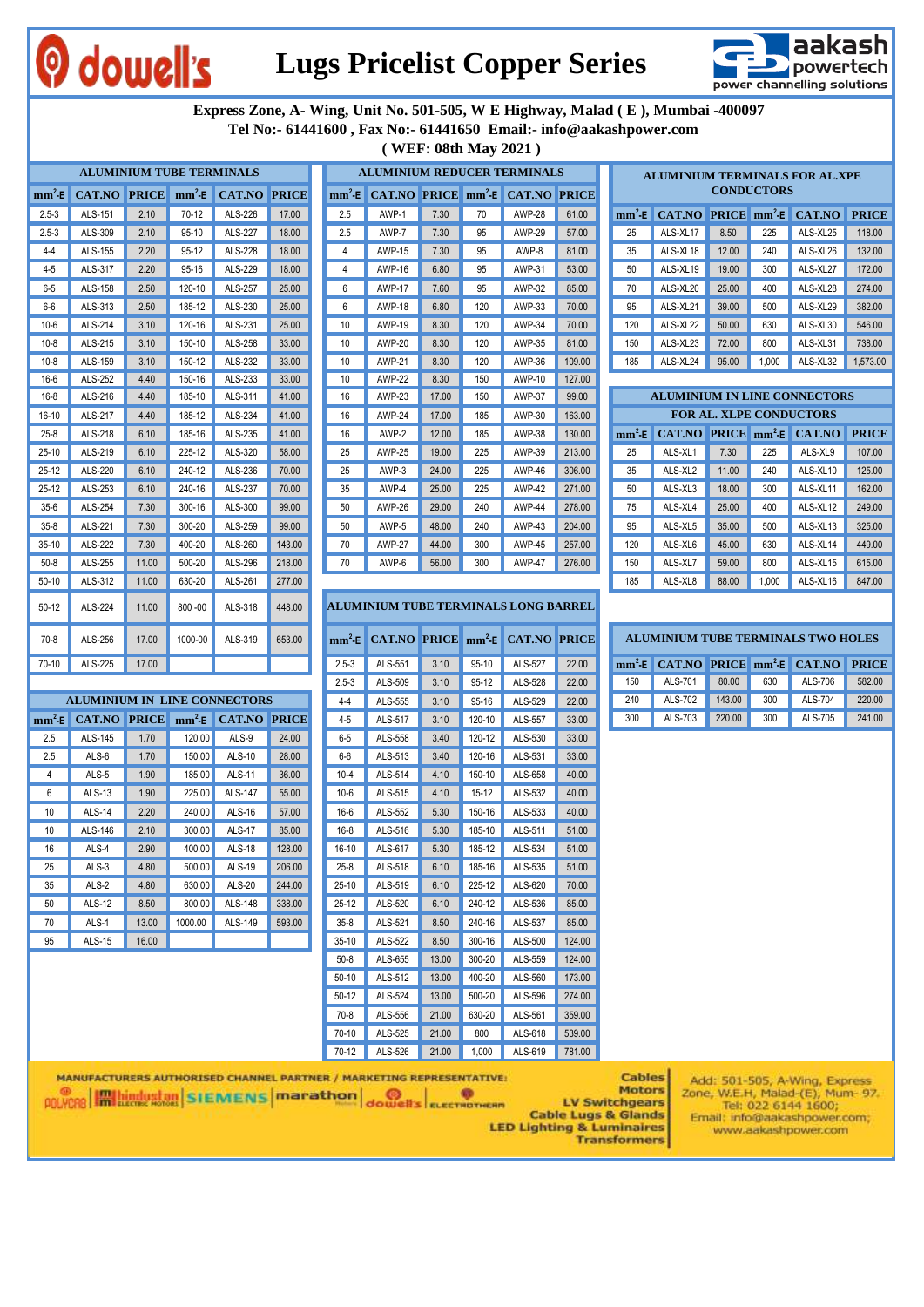

**Copper Ring, Pin, Fork, Type Pricelist**



 **Express Zone, A- Wing, Unit No. 501-505, W E Highway, Malad ( E ), Mumbai -400097**

 **Tel No:- 61441600 , Fax No:- 61441650 Email:- info@aakashpower.com**

**( WEF: 08th May 2021 )**

| PIN TERMINAL NON-INSULATED |                           |                       |                                            |                      |                  |                          |                                    |              | RING TERMINALS INSULATED       |                                              |               |
|----------------------------|---------------------------|-----------------------|--------------------------------------------|----------------------|------------------|--------------------------|------------------------------------|--------------|--------------------------------|----------------------------------------------|---------------|
| $mm^2-E$                   | <b>CAT.NO</b>             | <b>PRICE</b>          | $mm^2$ -E                                  | <b>CAT.NO</b>        | <b>PRICE</b>     | $mm^2-E$                 | <b>CAT.NO</b>                      | <b>PRICE</b> | $mm^2-E$                       | <b>CAT.NO</b>                                | <b>PRICE</b>  |
| 0.75                       | $CP-59$                   | 2.20                  | 4.0                                        | $CP-3$               | 4.30             | 0.75                     | RSI-7501                           | 2.40         | $2.5 - 5$                      | RSI-7073                                     | 3.60          |
| 1.0                        | $CP-44$                   | 2.20                  | 6.0                                        | $CP-5$               | 4.30             | 1.0                      | RSI-7502                           | 2.40         | $2.5 - 6$                      | RSI-7074                                     | 3.60          |
| 1.5                        | $CP-9$                    | 2.20                  | 10                                         | $CP-7$               | 6.80             | $1.5 - 3$                | RSI-7054                           | 3.30         | $2.5 - 5$                      | RSI-7075                                     | 4.80          |
| 1.5                        | $CP-35$<br>$CP-1$         | 2.50<br>2.20          | 16<br>50                                   | $CP-8$               | 13.00<br>50.00   | $1.5 - 3.5$              | RSI-7055<br>RSI-7056               | 3.30         | $2.5 - 6$<br>$2.5 - 8$         | RSI-7076                                     | 4.30<br>4.40  |
| 2.5<br>2.5                 | $CP-2$                    | 2.20                  | 70                                         | CO-88<br>CP-89       | 67.00            | $1.5 - 4$<br>$1.5 - 3.5$ | RSI-7058                           | 3.30<br>3.50 | $2.5 - 8$                      | <b>RSI-7077</b><br>RSI-7079                  | 5.30          |
| $\overline{25}$            | $CP-86$                   | 25.00                 | $\overline{95}$                            | $CP-90$              | 86.00            | $1.5 - 4$                | RSI-7059                           | 3.50         | $2.5 - 10$                     | <b>RSI-7081</b>                              | 6.20          |
| $\overline{35}$            | $CP-87$                   | 33.00                 |                                            |                      |                  | $1.5 - 4$                | RSI-7061                           | 2.60         | $4.6 - 4$                      | RSI-7083                                     | 5.30          |
|                            |                           |                       |                                            |                      |                  | $1.5 - 5$                | RSI-7062                           | 2.60         | $4.6 - 5$                      | RSI-7084                                     | 5.30          |
|                            |                           | <b>RING TERMINALS</b> |                                            |                      |                  | $1.5 - 4$                | RSI-7063                           | 3.30         | $4.6 - 5$                      | <b>RSI-7086</b>                              | 6.20          |
| $mm^2-E$                   | <b>CAT.NO</b>             | <b>PRICE</b>          | $mm^2-E$                                   | CAT.NO<br>RS-7026    | <b>PRICE</b>     | $1.5 - 5$                | RSI-7065                           | 4.10         | $4.6 - 6$                      | RSI-7089                                     | 5.90          |
| $0.75 - 4$<br>$1.0 - 4$    | RS-7317<br>RS-7318        | 2.00<br>2.00          | $10-5$<br>$10-10$                          | $RS-7027$            | 5.70<br>6.10     | $1.5 - 5$<br>$1.5 - 6$   | RSI-7066<br><b>RSI-7067</b>        | 3.90<br>4.10 | $4.6 - 8$<br>$4.6 - 6$         | <b>RSI-7090</b><br><b>RSI-7092</b>           | 6.20<br>6.90  |
| $1.5 - 3$                  | RS-7001                   | 2.20                  | $10-6$                                     | $RS-7120$            | 8.00             | $2.5 - 3$                | RSI-7068                           | 3.50         | $4.6 - 6$                      | RSI-7093                                     | 7.50          |
| $1.5 - 3$                  | RS-7002                   | 2.20                  | $10-8$                                     | RS-7121              | 11.00            | $2.5 - 3.5$              | RSI-7069                           | 3.50         | $4.6 - 8$                      | RSI-7094                                     | 7.50          |
| $1.5 - 4$                  | RS-7003                   | 2.20                  | $10 - 10$                                  | $RS-7123$            | 12.00            | $2.5 - 3.5$              | <b>RSI-7070</b>                    | 3.90         | $4.6 - 8$                      | RSI-7096                                     | 8.90          |
| $1.5 - 3$                  | RS-7048                   | 2.20                  | $10-12$                                    | RS-7028              | 11.00            | $2.5 - 4$                | RSI-7071                           | 3.40         | $4.6 - 10$                     | RSI-7099                                     | 8.30          |
| $1.5 - 4$<br>$1.5 - 4$     | RS-7049<br>RS-7004        | 2.30<br>2.40          | $16-5$<br><u>16-6</u>                      | $RS-7124$<br>RS-7029 | 9.90<br>11.00    | $2.5 - 5$                | RSI-7072                           | 3.40         | $4.6 - 12$                     | RSI-7100                                     | 8.30          |
| $1.5 - 5$                  | RS-7005                   | 2.30                  | $16-8$                                     | RS-7030              | 14.00            |                          |                                    |              |                                | RING TERMINALS DOUBLE GRIP (PRE - INSULATED) |               |
| $1.5 - 4$                  | RS-7154                   | 2.40                  | $16-6$                                     | RS-7031              | 13.00            | $mm^2$ -E                | <b>CAT.NO</b>                      | <b>PRICE</b> | $mm^2$ -E                      | CAT.NO                                       | <b>PRICE</b>  |
| $1.5 - 5$                  | RS-7006                   | 2.80                  | $16-10$                                    | RS-7032              | 16.00            | $1.5 - 3$                | <b>PSD-7437</b>                    | 3.60         | $4.6 - 5$                      | <b>PSD-7469</b>                              | 7.40          |
| $1.5 - 6$                  | RS-7007                   | 2.80                  | $16-10$                                    | RS-7128              | 17.00            | $1.5 - 3.5$              | <b>PSD-7438</b>                    | 3.60         | $4.6 - 6$                      | <b>PSD-7472</b>                              | 6.80          |
| $1.5 - 6$                  | RS-7106                   | 2.90                  | 16-12                                      | RS-7033              | 15.00            | $15 - 4$                 | PSD-7439                           | 3.60         | $4.6 - 8$                      | <b>PSD-7473</b>                              | 7.20          |
| $2.5 - 3$                  | RS-7107                   | 2.60                  | $25 - 6$                                   | RS-7156              | 23.00            | $1.5 - 3.5$              | <b>PSD-7441</b>                    | 3.60         | $4.6 - 6$                      | <b>PSD-7475</b>                              | 8.10          |
| $2.5 - 3$<br>$2.5 - 3$     | RS-7008<br>RS-7108        | 2.80<br>2.80          | $25 - 8$<br>$25-9$                         | RS-7034<br>RS-7035   | 24.00<br>23.00   | $1.5 - 4$<br>$1.5 - 4$   | <b>PSD-7442</b><br><b>PSD-7444</b> | 3.60<br>3.50 | $4.6 - 6$<br>$4.6 - 8$         | <b>PSD-7476</b><br><b>PSD-7477</b>           | 8.70<br>8.70  |
| $2.5 - 4$                  | RS-7009                   | 2.40                  | $25 - 11$                                  | RS-7036              | 26.00            | $1.5 - 5$                | <b>PSD-7445</b>                    | 3.50         | $4.6 - 8$                      | <b>PSD-7479</b>                              | 10.00         |
| $2.5 - 5$                  | RS-7010                   | 3.40                  | $25 - 10$                                  | RS-7132              | 35.00            | $1.5 - 4$                | <b>PSD-7446</b>                    | 4.00         | $4.6 - 8$                      | <b>PSD-7482</b>                              | 11.00         |
| $2.5 - 5$                  | RS-7109                   | 2.40                  | $25 - 12$                                  | RS-7037              | 35.00            | $1.5 - 5$                | <b>PSD-7448</b>                    | 4.30         | $4.6 - 12$                     | PSD-7483                                     | 9.50          |
| $2.5 - 6$                  | RS-7011                   | 2.40                  | $35-6$                                     | RS-7133              | 29.00            | $1.5 - 6$                | <b>PSD-7449</b>                    | 4.30         | $4.6 - 8$                      | PSD-8037                                     | 10.00         |
| $2.5 - 5$<br>$2.5 - 6$     | RS-7110<br>RS-7012        | 2.40<br>3.40          | $35 - 8$<br>35-10                          | RS-7038<br>RS-7135   | 31.00<br>39.00   | $1.5 - 6$<br>$2.5 - 3$   | <b>PSD-7450</b><br><b>PSD-7451</b> | 4.50<br>4.30 | 4.6-9.9<br>$2.5 - 4$           | <b>PSD-8038</b><br>PSD-8039                  | 10.00<br>4.80 |
| $2.5 - 8$                  | RS-7013                   | 3.90                  | $35 - 12$                                  | $RS-7040$            | 36.00            | $2.5 - 3.5$              | <b>PSD-7452</b>                    | 4.30         | $4.6 - 8$                      | <b>PSD-8040</b>                              | 11.10         |
| $2.5 - 8$                  | RS-7014                   | 4.70                  | $50-8$                                     | RS-7136              | 44.00            | $2.5 - 3.5$              | <b>PSD-7453</b>                    | 4.40         | $4.6 - 5$                      | <b>PSD-8041</b>                              | 9.60          |
| $2.5 - 10$                 | RS-7015                   | 5.50                  | 50-10                                      | RS-7137              | 47.00            | $2.5 - 4$                | <b>PSD-7454</b>                    | 3.70         | $4.6 - 6$                      | PSD-8042                                     | 10.60         |
| $2.5 - 10$<br>$4.6 - 4$    | RS-7151<br>RS-7155        | 5.50<br>4.40          | $50-12$<br>$50-16$                         | RS-7042<br>RS-7139   | 50.00<br>64.00   | $2.5 - 5$<br>$2.5 - 5$   | <b>PSD-7455</b><br><b>PSD-7456</b> | 3.70<br>3.70 | $4.6 - 13$<br>$2.5 - 8$        | PSD-8043<br><b>PSD-8044</b>                  | 13.50<br>6.30 |
| $4.6 - 5$                  | RS-7050                   | 4.40                  | $70-10$                                    | RS-7140              | 64.00            | $2.5 - 6$                | <b>PSD-7457</b>                    | 3.70         | $4.6 - 4$                      | PSD-8045                                     | 9.90          |
| $4.6 - 5$                  | RS-7016                   | 5.30                  | $70-12$                                    | RS-7141              | 65.00            | $2.5 - 5$                | <b>PSD-7458</b>                    | 5.30         | $2.5 - 5$                      | PSD-8046                                     | 5.20          |
| $4.6 - 6$                  | RS-7017                   | 4.50                  | $70-16$                                    | RS-7142              | 74.00            | $2.5 - 6$                | <b>PSD-7459</b>                    | 4.60         | $2.5 - 6$                      | <b>PSD-8047</b>                              | 6.30          |
| $4.6 - 8$                  | RS-7018                   | 5.30                  | $95-10$                                    | RS-7144              | 94.00            | $2.5 - 8$                | <b>PSD-7460</b>                    | 5.30         | $2.5 - 9$                      | <b>PSD-8048</b>                              | 6.70          |
| $4.6 - 6$<br>$4.6 - 6$     | RS-7019<br>RS-7115        | 5.90<br>6.50          | $95 - 12$<br>$95-16$                       | RS-7044<br>RS-7145   | 87.00<br>101.00  | $2.5 - 8$<br>$2.5 - 10$  | <b>PSD-7462</b><br><b>PSD-7464</b> | 6.20<br>6.90 | $2.5 - 4$<br>$4.6 - 5$         | PSD-8049<br>PSD-8050                         | 5.50<br>9.90  |
| $4.6 - 8$                  | RS-7020                   | 6.90                  | $120 - 12$                                 | RS-7146              | 113.00           | $4.6 - 4$                | <b>PSD-7466</b>                    | 6.50         | $4.6 - 5$                      | PSD-8051                                     | 13.10         |
| $4.6 - 8$                  | RS-7116                   | 8.30                  | 120-16                                     | <b>RS-7147</b>       | 145.00           | $4.6 - 5$                | <b>PSD-7467</b>                    | 6.50         | $4.6 - 6$                      | PSD-8052                                     | 11.00         |
| $4.6 - 10$                 | RS-7022                   | 8.30                  |                                            | 120-20 RS-7148       | 167.00           |                          |                                    |              |                                |                                              |               |
| $4.6 - 10$<br>$4.6 - 12$   | RS-7023<br>RS-7024        | 7.60<br>7.60          | 150-12<br>150-16                           | RS-7149<br>RS-7045   | 243.00<br>231.00 | $mm^2-E$                 | <b>CAT.NO</b>                      | <b>PRICE</b> | <b>FORK TYPE TERMINALS</b>     | CAT.NO                                       | <b>PRICE</b>  |
| $10-5$                     | RS-7025                   | 6.30                  | 150-20                                     | RS-7046              | 273.00           | 1.3                      | RS-7249                            | 1.90         | $mm^2-E$<br>$2.5 - 5$          | RS-7280                                      | 5.80          |
|                            |                           |                       |                                            |                      |                  | $1.5 - 3.5$              | RS-7249                            | 1.90         | $4.6 - 3$                      | <b>RS</b> 7252                               | 3.60          |
|                            |                           |                       |                                            |                      |                  | $2.5 - 3.5$              | RS-7251                            | 2.10         | $4.6 - 3.5$                    | RS-7253                                      | 3.60          |
|                            |                           |                       |                                            |                      |                  |                          |                                    |              | <b>INSULATED FORK TYPE</b>     |                                              |               |
|                            |                           |                       | PIN TERMINAL INSULATED                     |                      |                  | 1.3                      | RSI-7926                           | 2.40         | 4.3                            | RSI-7930                                     | 6.70          |
| $mm^2-E$                   | <b>CAT.NO</b>             | <b>PRICE</b>          | $mm^2-E$                                   | <b>CAT.NO</b>        | <b>PRICE</b>     | $1.5 - 3.5$              | RSI-7926                           | 2.40         | 4.3                            | RSI-7930                                     | 4.60          |
| 0.75<br>1.0                | <b>CPI-60</b><br>$CPI-45$ | 2.50<br>2.50          | 4.0<br>4.0                                 | $CPI-20$<br>$CPI-21$ | 5.20<br>6.80     | $2.5 - 3.5$              | RSI-7928                           | 2.80         | 3.5<br>PRE-INSULATED FORK TYPE | RSI-7931                                     | 4.60          |
| 1.5                        | $CPI-17$                  | 2.50                  | 6.0                                        | $CPI-22$             | 7.40             | $1.5 - 3.5$              | <b>PSD-7935</b>                    | 3.20         | $4.6 - 3$                      | <b>PSD-7939</b>                              | 5.90          |
| 1.5                        | $CPI-40$                  | 2.80                  | 6.0                                        | <b>CPI-23</b>        | 7.90             | $1.5 - 3.5$              | <b>PSD-7937</b>                    | 3.60         | $4.6 - 3.5$                    | <b>PSD-7940</b>                              | 5.90          |
| 2.5<br>2.5                 | $CPI-18$                  | 2.60<br>2.60          | 10                                         | <b>CPI-24</b>        | 8.60             | $2.5 - 5$                | <b>PSD-7938</b>                    | 8.30         | <b>SNAP ON TERMINALS</b>       |                                              |               |
|                            | <b>CPI-19</b>             |                       | 16                                         | $CPI-25$             | 17.00            | $mm^2-E$                 | <b>CAT.NO</b>                      | <b>PRICE</b> | $mm^2-E$                       | CAT.NO                                       | <b>PRICE</b>  |
|                            |                           |                       | PIN TERMINAL DOUBLE GRIP (PRE - INSULATED) |                      |                  | 1.5                      | SNP-8351                           | 2.80         | 1.5                            | SND-8359                                     | 5.30          |
| $mm^2-E$                   | <b>CAT.NO</b>             | <b>PRICE</b>          | $mm^2$ -E                                  | <b>CAT.NO</b>        | <b>PRICE</b>     | 1.5                      | SND-8352                           | 3.90         | 1.5                            | SND-8362                                     | 5.30          |
| 1.5                        | $CPD-26$                  | 3.40                  | <u>2.5</u>                                 | $CPD-28$             | 3.60             | 2.5                      | <b>SNP-8347</b>                    | 2.90         | 1.5                            | SNP-8336                                     | 2.80          |
| 2.5                        | $CPD-27$                  | 3.60                  | 4.0                                        | $CPD-29$             | 6.10             | <u>2.5</u>               | <b>SND-8348</b>                    | 4.30         | 1.5                            | $SNP-8356$                                   | 2.80          |
|                            |                           |                       |                                            |                      |                  | $\overline{4}$           | <b>SND-8476</b>                    | 7.50         | <u>1.5</u>                     | SNP-8358                                     | 3.20          |
|                            |                           |                       |                                            |                      |                  |                          |                                    |              |                                |                                              |               |

Add: 501-505, A-Wing, Express<br>Zone, W.E.H, Malad-(E), Mum- 97.<br>Tel: 022 6144 1600;<br>Email: info@aakashpower.com,<br>www.aakashpower.com Cables<br>Motors

MANUFACTURERS AUTHORISED CHANNEL PARTNER / MARKETING REPRESENTATIVE **POLYCRE HALL LIMINARY SIEMENS** marathon dowell's ELECTROMERY

ERR LV Switchgears<br>Cable Lugs & Glands<br>LED Lighting & Luminaires<br>Transformers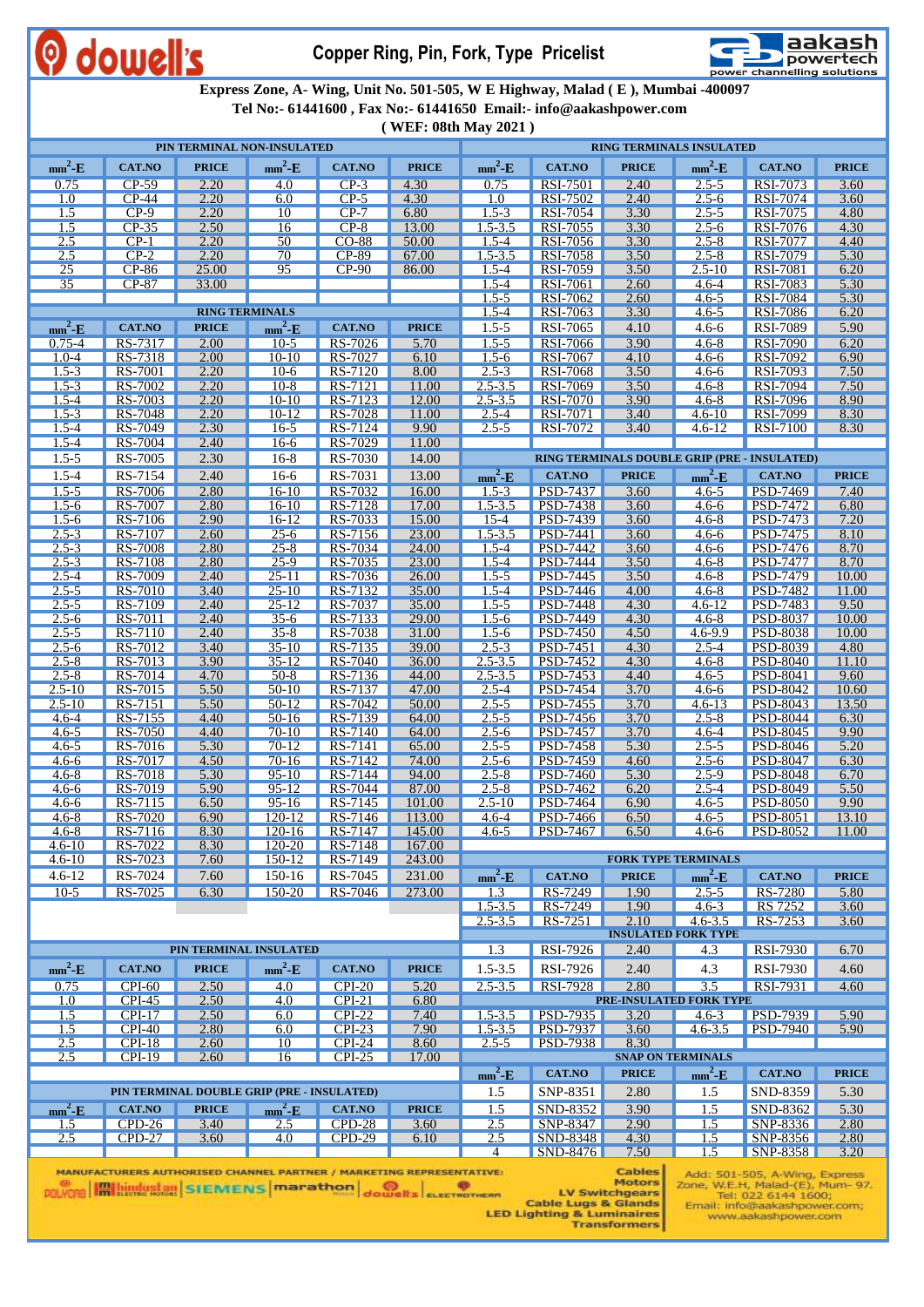

#### **Lugs Pricelist Copper Series**



 **Express Zone, A- Wing, Unit No. 501-505, W E Highway, Malad ( E ), Mumbai -400097 Tel No:- 61441600 , Fax No:- 61441650 Email:- info@aakashpower.com**

**( WEF: 08 May 2021 )**

|  |              | <b>COPPER TUBULAR TERMINALS LONG BARREL</b> |         |              |               |           |
|--|--------------|---------------------------------------------|---------|--------------|---------------|-----------|
|  | <b>PRICE</b> | CAT.NO                                      | $mm^2E$ | <b>PRICE</b> | <b>CAT.NO</b> | $mm^2-E$  |
|  | 128.00       | <b>CEB-22</b>                               | 120-12  | 7.70         | CEB-05        | $2.5 - 5$ |
|  | 128.00       | $CEB-23$                                    | 120-16  | 11.00        | <b>CEB-06</b> | $4 - 6$   |
|  | 179.00       | <b>CEB-24</b>                               | 150-10  | 12.00        | <b>CEB-07</b> | $6-6$     |
|  | 179.00       | <b>CEB-25</b>                               | 150-12  | 14.00        | CEB-08        | $10-6$    |
|  | 179.00       | <b>CEB-26</b>                               | 150-16  | 19.00        | CEB-09        | $16-6$    |
|  | 270.00       | <b>CEB-27</b>                               | 185-12  | 24.00        | <b>CEB-10</b> | $25 - 6$  |
|  | 270.00       | CEB-28                                      | 185-16  | 29.00        | <b>CEB-11</b> | $35 - 6$  |
|  | 351.00       | CEB-231                                     | 225-16  | 34.00        | <b>CEB-12</b> | $35 - 8$  |
|  | 373.00       | CEB-29                                      | 240-16  | 44.00        | $CEB-13$      | $50-6$    |
|  | 373.00       | <b>CEB-30</b>                               | 240-20  | 44.00        | <b>CEB-14</b> | $50-8$    |
|  | 515.00       | CEB-31                                      | 300-16  | 44.00        | <b>CEB-15</b> | $50 - 10$ |
|  | 515.00       | <b>CEB-32</b>                               | 300-20  | 72.00        | <b>CEB-16</b> | $70-8$    |
|  | 747.00       | <b>CEB-33</b>                               | 400-20  | 72.00        | <b>CEB-17</b> | $70 - 10$ |
|  | 987.00       | <b>CEB-34</b>                               | 500-20  | 72.00        | $CEB-18$      | $70 - 12$ |
|  | 1404.00      | <b>CEB-35</b>                               | 630-20  | 94.00        | <b>CEB-19</b> | $95 - 10$ |
|  | 2247.00      | <b>CEB-62</b>                               | 800     | 94.00        | <b>CEB-20</b> | $95 - 12$ |
|  | 5082.00      | <b>CEB-76</b>                               | 1000    | 128.00       | <b>CEB-21</b> | 120-10    |

|                   |                | <b>COPPER TUBE TERMINALS ICF SERIES</b> |            |                |              | $2.5 - 8$   | EHI-514       | 1.10                                |
|-------------------|----------------|-----------------------------------------|------------|----------------|--------------|-------------|---------------|-------------------------------------|
| mm <sup>2</sup> L | <b>CAT.NO</b>  | <b>PRICE</b>                            | $mm^2E$    | <b>CAT.NO</b>  | <b>PRICE</b> |             |               |                                     |
| $17-5$            | CUS-106        | 30.00                                   | $90 - 8$   | CUS-161        | 222.00       |             |               |                                     |
| $17-6$            | <b>CUS-145</b> | 30.00                                   | $90 - 10$  | CUS-162        | 222.00       |             |               | <b>COPPER TUBE IN-LINE CONNE</b>    |
| $17 - 8$          | CUS-146        | 30.00                                   | $90 - 13$  | CUS-163        | 222.00       | $mm2$ -L    | <b>CAT.NO</b> | <b>PRICE</b>                        |
| $17 - 10$         | CUS-109        | 31.00                                   | $11.-6$    | <b>CUS-115</b> | 271.00       | 1.5         | EH-453        | 2.80                                |
| $23 - 5$          | <b>CUS-107</b> | 50.00                                   | 110-8      | CUS-164        | 271.00       | 2.5         | EH-454        | 3.40                                |
| $23 - 5$          | <b>CUS-147</b> | 50.00                                   | 110-10     | <b>CUS-165</b> | 271.00       |             |               |                                     |
| $23 - 8$          | <b>CUS-148</b> | 50.00                                   | 110-13     | <b>CUS-166</b> | 271.00       |             |               |                                     |
| $23 - 10$         | <b>CUS-108</b> | 53.00                                   | 146-8      | <b>CUS-138</b> | 399.00       |             |               | <b>COPPER INSULATED IN-LINE COI</b> |
| $29 - 5$          | CUS-110        | 74.00                                   | 146-10     | <b>CUS-167</b> | 399.00       | $mm2$ -L    | <b>CAT.NO</b> | <b>PRICE</b>                        |
| $29-6$            | CUS-149        | 68.00                                   | 146-13     | <b>CUS-168</b> | 399.00       | 1.5         | EH-463        | 3.50                                |
| $29 - 8$          | <b>CUS-150</b> | 68.00                                   | 146-17     | CUS-169        | 399.00       | 2.5         | EH-464        | 4.30                                |
| 29-10             | CUS-151        | 70.00                                   | 183-10     | <b>CUS-128</b> | 520.00       |             |               |                                     |
| 29-13             | CUS-111        | 68.00                                   | 183-13     | <b>CUS-170</b> | 546.00       |             |               |                                     |
| $45 - 5$          | CUS-116        | 96.00                                   | 183-17     | CUS-171        | 546.00       |             |               | <b>TWIN TYPE LUGS</b>               |
| $45 - 6$          | <b>CUS-152</b> | 96.00                                   | 225-10     | CUS-139        | 629.00       | $mm2$ E     | <b>LENGTH</b> | <b>COLOUR</b>                       |
| $45 - 8$          | <b>CUS-153</b> | 96.00                                   | 225-13     | <b>CUS-172</b> | 629.00       |             | mm            | <b>Natural</b>                      |
| 45-10             | <b>CUS-154</b> | 96.00                                   | 225-17     | CUS-173        | 629.00       | $0.5 - 8$   | 8             | <b>WHITE</b>                        |
| 45-10             | CUS-113        | 96.00                                   | 225-21     | <b>CUS-174</b> | 629.00       | $0.5 - 10$  | 10            | <b>WHITE</b>                        |
| $57-6$            | CUS-112        | 158.00                                  | 299-13     | <b>CUS-140</b> | 890.00       | $0.75 - 8$  | 8             | GREY                                |
| $57-8$            | <b>CUS-155</b> | 158.00                                  | 299-17     | <b>CUS-175</b> | 902.00       | $0.75 - 10$ | 10            | GREY                                |
| 57-10             | <b>CUS-156</b> | 158.00                                  | 299-21     | CUS-176        | 890.00       | $1 - 8$     | 8             | <b>RED</b>                          |
| $57 - 13$         | <b>CUS-157</b> | 158.00                                  | 266-13     | CUS-141        | 1254.00      | $1 - 10$    | 10            | <b>RED</b>                          |
| $75-6$            | CUS-114        | 201.00                                  | 366-17     | CUS-177        | 1254.00      | $1.5 - 8$   | 8             | <b>BLACK</b>                        |
| $75 - 8$          | <b>CUS-158</b> | 201.00                                  | 366-21     | <b>CUS-178</b> | 1254.00      | $1.5 - 10$  | 10            | <b>BLACK</b>                        |
| $75 - 10$         | CUS-159        | 201.00                                  | 437-13     | <b>CUS-142</b> | 1719.00      | $2.5 - 8$   | 8             | <b>BLUE</b>                         |
| $75 - 13$         | CUS-160        | 201.00                                  | 437-17     | CUS-179        | 1720.00      | $2.5 - 10$  | 10            | <b>BLUE</b>                         |
| $0.6 -$           | $C11S-127$     | 222.00                                  | $137 - 21$ | $C115-180$     | 1720.00      | $4 - 12$    | 12            | GREY                                |

|           | $\cdots$ = $\cdots$ $\cdots$ $\cdots$ $\cdots$ $\cdots$ $\cdots$ $\cdots$ |       |            |                                             |              |  |            |        |                             |           |                      |      |  |           |                                     |                                  |           |            |              |
|-----------|---------------------------------------------------------------------------|-------|------------|---------------------------------------------|--------------|--|------------|--------|-----------------------------|-----------|----------------------|------|--|-----------|-------------------------------------|----------------------------------|-----------|------------|--------------|
|           |                                                                           |       |            | <b>COPPER TUBULAR TERMINALS LONG BARREL</b> |              |  |            |        | <b>END SEALING FERRULES</b> |           |                      |      |  |           |                                     | <b>COPPER DIN TYPE TERMINALS</b> |           |            |              |
|           | $mm^2$ E CAT.NO PRICE $mm^2$ E CAT.NO                                     |       |            |                                             | <b>PRICE</b> |  | $mm2$ L    | CAT.NO | <b>PRICE</b>                |           | $mm^2E$ CAT.NO PRICE |      |  | $mm2$ .   | CAT.NO <b>PRICE</b> $mm^2$ <b>E</b> |                                  |           | CAT.NO     | <b>PRICE</b> |
| $2.5 - 5$ | CEB-05                                                                    | 7.70  | 120-12     | <b>CEB-22</b>                               | 128.00       |  | $0.5 - 6$  | EH-508 | 0.60                        | $6 - 10$  | EH-518               | 1.20 |  | $6 - 5$   | DIN-6-5                             | 16.00                            | $95 - 16$ | DIN-95-16  | 430.00       |
| $4 - 6$   | CEB-06                                                                    | 11.00 | $120-16$   | CEB-23                                      | 128.00       |  | $0.75 - 6$ | EH-509 | 0.60                        | $6 - 12$  | EH-519               | 1.40 |  | $6-6$     | DIN-6-6                             | 16.00                            | $120-10$  | DIN-120-10 | 541.00       |
| $6 - 6$   | CEB-07                                                                    | 12.00 | 150-10     | CEB-24                                      | 179.00       |  | $1 - 6$    | EH-510 | 0.60                        | $6 - 15$  | EH-520               | 1.90 |  | $6 - 8$   | DIN-6-8                             | 16.00                            | $120-12$  | DIN-120-12 | 541.00       |
| $10-6$    | CEB-08                                                                    | 14.00 | 150-12     | CEB-25                                      | 179.00       |  | $1 - 10$   | EH-511 | 0.70                        | $10 - 12$ | EH-521               | 2.30 |  | $10-5$    | DIN-10-5                            | 17.00                            | 120-14    | DIN-120-14 | 541.00       |
| 16-6      | CEB-09                                                                    | 19.00 | $150-16$   | <b>CEB-26</b>                               | 179.00       |  | $1.5 - 7$  | EH-512 | 0.70                        | $10 - 15$ | EH-522               | 2.40 |  | $10-6$    | DIN-10-6                            | 17.00                            | $120-16$  | DIN-120-16 | 541.00       |
| $25-6$    | $CEB-10$                                                                  | 24.00 | 185-12     | CEB-27                                      | 270.00       |  | $1.5 - 10$ | EH-513 | 0.80                        | $10 - 18$ | EH-523               | 2.80 |  | $10-8$    | DIN-10-8                            | 17.00                            | 120-20    | DIN-120-20 | 541.00       |
| $35-6$    | CEB-11                                                                    | 29.00 | $185 - 16$ | CEB-28                                      | 270.00       |  | $2.5 - 7$  | EH-514 | 0.80                        | $16 - 12$ | EH-524               | 2.40 |  | $16-6$    | DIN-16-6                            | 61.00                            | 150-10    | DIN-150-10 | 772.00       |
| $35 - 8$  | <b>CEB-12</b>                                                             | 34.00 | $225 - 16$ | CEB-231                                     | 351.00       |  | $2.5 - 12$ | EH-515 | 0.90                        | $16 - 15$ | EH-525               | 2.80 |  | $16 - 8$  | DIN-16-8                            | 61.00                            | $150-12$  | DIN-150-12 | 772.00       |
| $50-6$    | $CEB-13$                                                                  | 44.00 | $240 - 16$ | CEB-29                                      | 373.00       |  | $4 - 9$    | EH-516 | 0.90                        | $16 - 18$ | EH-526               | 3.20 |  | $16 - 10$ | DIN-16-10                           | 61.00                            | $150-14$  | DIN-150-14 | 772.00       |
| $50-8$    | CEB-14                                                                    | 44.00 | 240-20     | CEB-30                                      | 373.00       |  | $4 - 12$   | EH-517 | 1.00                        |           |                      |      |  | 16-12     | DIN-16-12                           | 61.00                            | $150-16$  | DIN-150-16 | 772.00       |
|           |                                                                           |       |            |                                             |              |  |            |        |                             |           |                      |      |  |           |                                     |                                  |           |            |              |

| $70-8$    | <b>CEB-16</b>                           | 72.00  | $300 - 20$ | <b>CEB-32</b> | 515.00     |            |         | <b>END SEALING FERRULES (INSULATED)</b> |            |                                     |           | $25 - 8$  | DIN-25-8  | 77.00  | 185-10     | DIN-185-10 | 883.00  |
|-----------|-----------------------------------------|--------|------------|---------------|------------|------------|---------|-----------------------------------------|------------|-------------------------------------|-----------|-----------|-----------|--------|------------|------------|---------|
| $70 - 10$ | CEB-17                                  | 72.00  | $400 - 20$ | <b>CEB-33</b> | 747.00     | mm'-L      | CAT.NO  | <b>PRICE</b>                            |            | $mm2$ L $\blacksquare$ CAT.NO PRICE |           | $25 - 10$ | DIN-25-10 | 77.00  | 185-12     | DIN-185-12 | 883.00  |
| $70 - 12$ | <b>CEB-18</b>                           | 72.00  | $500-20$   | <b>CEB-34</b> | 987.00     | $0.5 - 8$  | EHI-508 | 0.90                                    | $2.5 - 12$ | EHI-515                             | 1.30      | $25 - 12$ | DIN-25-12 | 77.00  | 185-14     | DIN-185-14 | 883.00  |
| $95 - 10$ | <b>CEB-19</b>                           | 94.00  | $630 - 20$ | <b>CEB-35</b> | 1404.00    | $0.75 - 8$ | EHI-509 | 0.90                                    | $4 - 12$   | EHI-517                             | 1.70      | $35-6$    | DIN-35-6  | 149.00 | $185 - 16$ | DIN-185-16 | 883.00  |
| $95 - 12$ | <b>CEB-20</b>                           | 94.00  | 800        | <b>CEB-62</b> | 2247.00    | $1 - 6$    | EHI-510 | 1.00                                    | $6 - 12$   | EHI-519                             | 2.00      | $35 - 8$  | DIN-35-8  | 149.00 | 185-20     | DIN-185-20 | 883.00  |
| 120-10    | <b>CEB-21</b>                           | 128.00 | 1000       | <b>CEB-76</b> | 5082.00    | $1 - 10$   | EHI-511 | 1.00                                    | $10 - 12$  | EHI-521                             | 2.50      | $35 - 10$ | DIN-35-10 | 149.00 | 240-12     | DIN-240-12 | 1268.00 |
|           |                                         |        |            |               | $1.5 - 10$ | EHI-513    | 1.10    | $16 - 15$                               | EHI-525    | 4.30                                | $35 - 12$ | DIN-35-12 | 149.00    | 240-14 | DIN-240-14 | 1268.00    |         |
|           | <b>COPPER TUBE TERMINALS ICF SERIES</b> |        |            |               | $2.5 - 8$  | EHI-514    | 1.10    |                                         |            |                                     | $35 - 14$ | DIN-35-14 | 149.00    | 240-16 | DIN-240-16 | 1268.00    |         |

| $17-6$   | <b>CUS-145</b> | 30.00 | $90 - 10$ | CUS-162        | 222.00 |  |          | <b>COPPER TUBE IN-LINE CONNECTORS</b> |              |         |                |              |  |           | DIN-50-12 |        | 222.00 300-16 DIN-300-16 | 1532.00 |
|----------|----------------|-------|-----------|----------------|--------|--|----------|---------------------------------------|--------------|---------|----------------|--------------|--|-----------|-----------|--------|--------------------------|---------|
| $17-8$   | CUS-146        | 30.00 | $90 - 13$ | CUS-163        | 222.00 |  | $mm2$ -L | CAT.NO                                | <b>PRICE</b> |         | $mm^2E$ CAT.NO | <b>PRICE</b> |  | $50 - 14$ | DIN-50-14 | 222.00 | 300-20 DIN-300-20        | 1532.00 |
| 17-10    | CUS-109        | 31.00 | $11.-6$   | CUS-115        | 271.00 |  |          | EH-453                                | 2.80         | $4 - 6$ | EH-455         | 5.10         |  | $50-16$   | DIN-50-16 |        | 222.00 400-14 DIN-400-14 | 3012.00 |
| $23 - 5$ | <b>CUS-107</b> | 50.00 | 110-8     | <b>CUS-164</b> | 271.00 |  |          | EH-454                                | 3.40         |         |                |              |  | $70-8$    | DIN-70-8  | 294.00 | 400-16 DIN-400-16        | 3012.00 |

| $23 - 10$ | CUS-108        | 53.00 | 146-8      | <b>CUS-138</b> | 399.00 |          | <b>COPPER INSULATED IN-LINE CONNECTORS</b> |              |       |                      |      |  | 70-14    |          |        | DIN-70-14 294.00 500-20 DIN-500-20 | 3570.00 |
|-----------|----------------|-------|------------|----------------|--------|----------|--------------------------------------------|--------------|-------|----------------------|------|--|----------|----------|--------|------------------------------------|---------|
| $29 - 5$  | CUS-110        | 74.00 | $146 - 10$ | CUS-167        | 399.00 | $mm2$ -L | CAT.NO                                     | <b>PRICE</b> |       | $mm^2E$ CAT.NO PRICE |      |  | $70-16$  |          |        | DIN-70-16 294.00 625-16 DIN-625-16 | 3535.00 |
| $29-6$    | CUS-149        | 68.00 | 146-13     | CUS-168        | 399.00 |          | EH-463                                     | 3.50         | $4-6$ | FH-465               | 6.50 |  | $95 - 8$ | DIN-95-8 | 430.00 | 625-20 DIN-625-20                  | 3535.00 |
| $29-8$    | <b>CUS-150</b> | 68.00 | 146-17     | CUS-169        | 399.00 |          | EH-464                                     | 4.30         |       |                      |      |  | $95-10$  |          |        | DIN-95-10 430.00 800-16 DIN-800-16 | 6379.00 |

| 45-5      | CUS-116        | 96.00  | 183-17 | CUS-171        | 546.00  |             | <b>TWIN TYPE LUGS</b> |                |             |  |
|-----------|----------------|--------|--------|----------------|---------|-------------|-----------------------|----------------|-------------|--|
| 45-6      | <b>CUS-152</b> | 96.00  | 225-10 | CUS-139        | 629.00  | $mm^2-E$    | <b>LENGTH</b>         | <b>COLOUR</b>  | <b>RATE</b> |  |
| $45-8$    | CUS-153        | 96.00  | 225-13 | <b>CUS-172</b> | 629.00  |             | mm                    | <b>Natural</b> |             |  |
| $15 - 10$ | <b>CUS-154</b> | 96.00  | 225-17 | <b>CUS-173</b> | 629.00  | $0.5 - 8$   | 8                     | <b>WHITE</b>   | 2.20        |  |
| 15-10     | CUS-113        | 96.00  | 225-21 | CUS-174        | 629.00  | $0.5 - 10$  | 10                    | WHITE          | 2.40        |  |
| 57-6      | <b>CUS-112</b> | 158.00 | 299-13 | CUS-140        | 890.00  | $0.75 - 8$  | 8                     | GREY           | 2.20        |  |
| 57-8      | <b>CUS-155</b> | 158.00 | 299-17 | CUS-175        | 902.00  | $0.75 - 10$ | 10                    | GREY           | 2.20        |  |
| $57-10$   | CUS-156        | 158.00 | 299-21 | CUS-176        | 890.00  | $1 - 8$     | 8                     | <b>RED</b>     | 2.40        |  |
| $57 - 13$ | <b>CUS-157</b> | 158.00 | 266-13 | CUS-141        | 1254.00 | $1 - 10$    | 10                    | <b>RED</b>     | 2.40        |  |
| 75-6      | CUS-114        | 201.00 | 366-17 | <b>CUS-177</b> | 1254.00 | $1.5 - 8$   | 8                     | <b>BLACK</b>   | 2.40        |  |
| $75-8$    | <b>CUS-158</b> | 201.00 | 366-21 | <b>CUS-178</b> | 1254.00 | $1.5 - 10$  | 10                    | <b>BLACK</b>   | 2.40        |  |
| 75-10     | CUS-159        | 201.00 | 437-13 | <b>CUS-142</b> | 1719.00 | $2.5 - 8$   | 8                     | <b>BLUE</b>    | 2.60        |  |
| $75 - 13$ | CUS-160        | 201.00 | 437-17 | CUS-179        | 1720.00 | $2.5 - 10$  | 10                    | <b>BLUE</b>    | 2.80        |  |
| 90-6      | CUS-137        | 222.00 | 437-21 | <b>CUS-180</b> | 1720.00 | $4 - 12$    | 12                    | GREY           | 3.30        |  |
|           |                |        |        |                |         | $6 - 12$    | 12                    | YELLOW         | 3.30        |  |
|           |                |        |        |                |         | $10 - 14$   | 14                    | <b>RED</b>     | 6.30        |  |
|           |                |        |        |                |         | $16 - 14$   | 14                    | <b>BLUE</b>    | 7.30        |  |

|                   | <b>COPPER TUBULAR TERMINALS LONG BARREL</b> |                                         |           |                |              |                                                                                        |                | <b>END SEALING FERRULES</b>                |            |                     |              |  |           |               | <b>COPPER DIN TYPE TERMINALS</b> |            |               |              |
|-------------------|---------------------------------------------|-----------------------------------------|-----------|----------------|--------------|----------------------------------------------------------------------------------------|----------------|--------------------------------------------|------------|---------------------|--------------|--|-----------|---------------|----------------------------------|------------|---------------|--------------|
| nm <sup>2</sup> E | CAT.NO                                      | <b>PRICE</b>                            | $mm^2E$   | CAT.NO         | <b>PRICE</b> | $mm2$ -L                                                                               | <b>CAT.NO</b>  | <b>PRICE</b>                               | $mm^2E$    | CAT.NO              | <b>PRICE</b> |  | $mm2$ -L  | <b>CAT.NO</b> | <b>PRICE</b>                     | $mm^2E$    | <b>CAT.NO</b> | <b>PRICE</b> |
| $2.5 - 5$         | CEB-05                                      | 7.70                                    | 120-12    | <b>CEB-22</b>  | 128.00       | $0.5 - 6$                                                                              | EH-508         | 0.60                                       | $6 - 10$   | EH-518              | 1.20         |  | $6-5$     | DIN-6-5       | 16.00                            | $95 - 16$  | DIN-95-16     | 430.00       |
| $4-6$             | CEB-06                                      | 11.00                                   | 120-16    | CEB-23         | 128.00       | $0.75 - 6$                                                                             | EH-509         | 0.60                                       | $6 - 12$   | EH-519              | 1.40         |  | $6-6$     | DIN-6-6       | 16.00                            | 120-10     | DIN-120-10    | 541.00       |
| $6 - 6$           | CEB-07                                      | 12.00                                   | 150-10    | CEB-24         | 179.00       | $1-6$                                                                                  | EH-510         | 0.60                                       | $6 - 15$   | EH-520              | 1.90         |  | $6 - 8$   | DIN-6-8       | 16.00                            | 120-12     | DIN-120-12    | 541.00       |
| $10-6$            | CEB-08                                      | 14.00                                   | 150-12    | CEB-25         | 179.00       | $1 - 10$                                                                               | EH-511         | 0.70                                       | $10 - 12$  | EH-521              | 2.30         |  | $10-5$    | DIN-10-5      | 17.00                            | 120-14     | DIN-120-14    | 541.00       |
| $16-6$            | CEB-09                                      | 19.00                                   | 150-16    | CEB-26         | 179.00       | $1.5 - 7$                                                                              | EH-512         | 0.70                                       | $10 - 15$  | EH-522              | 2.40         |  | $10-6$    | DIN-10-6      | 17.00                            | 120-16     | DIN-120-16    | 541.00       |
| 25-6              | <b>CEB-10</b>                               | 24.00                                   | 185-12    | <b>CEB-27</b>  | 270.00       | $1.5 - 10$                                                                             | EH-513         | 0.80                                       | $10 - 18$  | EH-523              | 2.80         |  | $10-8$    | DIN-10-8      | 17.00                            | 120-20     | DIN-120-20    | 541.00       |
| $35-6$            | <b>CEB-11</b>                               | 29.00                                   | 185-16    | CEB-28         | 270.00       | $2.5 - 7$                                                                              | EH-514         | 0.80                                       | $16 - 12$  | EH-524              | 2.40         |  | $16 - 6$  | DIN-16-6      | 61.00                            | 150-10     | DIN-150-10    | 772.00       |
| $35-8$            | CEB-12                                      | 34.00                                   | 225-16    | <b>CEB-231</b> | 351.00       | $2.5 - 12$                                                                             | EH-515         | 0.90                                       | $16 - 15$  | EH-525              | 2.80         |  | $16 - 8$  | DIN-16-8      | 61.00                            | 150-12     | DIN-150-12    | 772.00       |
| $50-6$            | $CEB-13$                                    | 44.00                                   | 240-16    | <b>CEB-29</b>  | 373.00       | $4 - 9$                                                                                | EH-516         | 0.90                                       | 16-18      | EH-526              | 3.20         |  | 16-10     | DIN-16-10     | 61.00                            | 150-14     | DIN-150-14    | 772.00       |
| $50-8$            | <b>CEB-14</b>                               | 44.00                                   | 240-20    | CEB-30         | 373.00       | $4 - 12$                                                                               | EH-517         | 1.00                                       |            |                     |              |  | $16 - 12$ | DIN-16-12     | 61.00                            | 150-16     | DIN-150-16    | 772.00       |
| 50-10             | <b>CEB-15</b>                               | 44.00                                   | 300-16    | CEB-31         | 515.00       |                                                                                        |                |                                            |            |                     |              |  | $25 - 6$  | DIN-25-6      | 77.00                            | 150-20     | DIN-150-20    | 772.00       |
| $70-8$            | <b>CEB-16</b>                               | 72.00                                   | 300-20    | <b>CEB-32</b>  | 515.00       |                                                                                        |                | <b>END SEALING FERRULES (INSULATED)</b>    |            |                     |              |  | $25 - 8$  | DIN-25-8      | 77.00                            | 185-10     | DIN-185-10    | 883.00       |
| 70-10             | <b>CEB-17</b>                               | 72.00                                   | 400-20    | <b>CEB-33</b>  | 747.00       | $mm2$ -L                                                                               | <b>CAT.NO</b>  | <b>PRICE</b>                               | $mm2$ -L   | <b>CAT.NO PRICE</b> |              |  | $25 - 10$ | DIN-25-10     | 77.00                            | 185-12     | DIN-185-12    | 883.00       |
| $70 - 12$         | $CEB-18$                                    | 72.00                                   | 500-20    | CEB-34         | 987.00       | $0.5 - 8$                                                                              | <b>EHI-508</b> | 0.90                                       | $2.5 - 12$ | EHI-515             | 1.30         |  | $25 - 12$ | DIN-25-12     | 77.00                            | 185-14     | DIN-185-14    | 883.00       |
| 95-10             | <b>CEB-19</b>                               | 94.00                                   | 630-20    | <b>CEB-35</b>  | 1404.00      | $0.75 - 8$                                                                             | EHI-509        | 0.90                                       | $4 - 12$   | EHI-517             | 1.70         |  | $35-6$    | DIN-35-6      | 149.00                           | 185-16     | DIN-185-16    | 883.00       |
| 95-12             | <b>CEB-20</b>                               | 94.00                                   | 800       | <b>CEB-62</b>  | 2247.00      | $1-6$                                                                                  | EHI-510        | 1.00                                       | $6 - 12$   | EHI-519             | 2.00         |  | $35 - 8$  | DIN-35-8      | 149.00                           | 185-20     | DIN-185-20    | 883.00       |
| 120-10            | <b>CEB-21</b>                               | 128.00                                  | 1000      | <b>CEB-76</b>  | 5082.00      | $1 - 10$                                                                               | EHI-511        | 1.00                                       | $10 - 12$  | EHI-521             | 2.50         |  | $35 - 10$ | DIN-35-10     | 149.00                           | 240-12     | DIN-240-12    | 1268.00      |
|                   |                                             |                                         |           |                |              | $1.5 - 10$                                                                             | EHI-513        | 1.10                                       | $16 - 15$  | EHI-525             | 4.30         |  | $35 - 12$ | DIN-35-12     | 149.00                           | 240-14     | DIN-240-14    | 1268.00      |
|                   |                                             | <b>COPPER TUBE TERMINALS ICF SERIES</b> |           |                |              | $2.5 - 8$                                                                              | EHI-514        | 1.10                                       |            |                     |              |  | $35 - 14$ | DIN-35-14     | 149.00                           | 240-16     | DIN-240-16    | 1268.00      |
| m <sup>2</sup> -L | <b>CAT.NO</b>                               | <b>PRICE</b>                            | $mm2$ E   | <b>CAT.NO</b>  | <b>PRICE</b> |                                                                                        |                |                                            |            |                     |              |  | $50 - 8$  | DIN-50-8      | 222.00                           | 240-20     | DIN-240-20    | 1268.00      |
| $17-5$            | CUS-106                                     | 30.00                                   | $90 - 8$  | CUS-161        | 222.00       |                                                                                        |                |                                            |            |                     |              |  | $50-10$   | DIN-50-10     | 222.00                           | 300-14     | DIN-300-14    | 1532.00      |
| $17-6$            | CUS-145                                     | 30.00                                   | $90 - 10$ | CUS-162        | 222.00       |                                                                                        |                | <b>COPPER TUBE IN-LINE CONNECTORS</b>      |            |                     |              |  | $50 - 12$ | DIN-50-12     | 222.00                           | 300-16     | DIN-300-16    | 1532.00      |
| $17-8$            | CUS-146                                     | 30.00                                   | $90 - 13$ | CUS-163        | 222.00       | mm <sup>2</sup> L                                                                      | <b>CAT.NO</b>  | <b>PRICE</b>                               | $mm^2E$    | <b>CAT.NO</b>       | <b>PRICE</b> |  | $50 - 14$ | DIN-50-14     | 222.00                           | 300-20     | DIN-300-20    | 1532.00      |
| 17-10             | CUS-109                                     | 31.00                                   | $11.-6$   | CUS-115        | 271.00       | 1.5                                                                                    | EH-453         | 2.80                                       | $4 - 6$    | EH-455              | 5.10         |  | $50 - 16$ | DIN-50-16     | 222.00                           | 400-14     | DIN-400-14    | 3012.00      |
| $23 - 5$          | <b>CUS-107</b>                              | 50.00                                   | 110-8     | <b>CUS-164</b> | 271.00       | 2.5                                                                                    | EH-454         | 3.40                                       |            |                     |              |  | $70-8$    | DIN-70-8      | 294.00                           | 400-16     | DIN-400-16    | 3012.00      |
| $23 - 5$          | <b>CUS-147</b>                              | 50.00                                   | 110-10    | CUS-165        | 271.00       |                                                                                        |                |                                            |            |                     |              |  | 70-10     | DIN-70-10     | 294.00                           | 400-20     | DIN-400-20    | 3012.00      |
| $23-8$            | <b>CUS-148</b>                              | 50.00                                   | 110-13    | CUS-166        | 271.00       |                                                                                        |                |                                            |            |                     |              |  | $70 - 12$ | DIN-70-12     | 294.00                           | 500-16     | DIN-500-16    | 3570.00      |
| $23-10$           | <b>CUS-108</b>                              | 53.00                                   | 146-8     | <b>CUS-138</b> | 399.00       |                                                                                        |                | <b>COPPER INSULATED IN-LINE CONNECTORS</b> |            |                     |              |  | $70 - 14$ | DIN-70-14     | 294.00                           | 500-20     | DIN-500-20    | 3570.00      |
| $29 - 5$          | CUS-110                                     | 74.00                                   | 146-10    | CUS-167        | 399.00       | $mm2$ -L<br><b>CAT.NO</b><br><b>PRICE</b><br><b>CAT.NO</b><br><b>PRICE</b><br>$mm2$ -E |                |                                            |            |                     |              |  | 70-16     | DIN-70-16     | 294.00                           | 625-16     | DIN-625-16    | 3535.00      |
| $29-6$            | CUS-149                                     | 68.00                                   | 146-13    | <b>CUS-168</b> | 399.00       | EH-465<br>6.50<br>1.5<br>EH-463<br>3.50<br>$4 - 6$                                     |                |                                            |            |                     |              |  | $95 - 8$  | DIN-95-8      | 430.00                           | 625-20     | DIN-625-20    | 3535.00      |
| 29-8              | <b>CUS-150</b>                              | 68.00                                   | 146-17    | CUS-169        | 399.00       | 2.5                                                                                    | EH-464         | 4.30                                       |            |                     |              |  | 95-10     | DIN-95-10     | 430.00                           | 800-16     | DIN-800-16    | 6379.00      |
| 29-10             | <b>CUS-151</b>                              | 70.00                                   | 183-10    | <b>CUS-128</b> | 520.00       | $95 - 12$<br>DIN-95-12<br>430.00                                                       |                |                                            |            |                     |              |  |           |               | 800-20                           | DIN-800-20 | 6379.00       |              |
| 29-13             | CUS-111                                     | 68.00                                   | 183-13    | <b>CUS-170</b> | 546.00       |                                                                                        |                |                                            |            |                     |              |  | 95-14     | DIN-95-14     | 430.00                           | 1000-21    | DIN-1000-21   | 8041.00      |

MANUFACTURERS AUTHORISED CHANNEL PARTNER / MARKETING REPRESENTATIVE: 

**Cables** ESTAND Motors<br>
Motors<br>
EP Cable Lugs & Glands<br>
LED Lighting & Luminaires<br>
Transformers

Add: 501-505, A-Wing, Express<br>Zone, W.E.H, Malad-(E), Mum- 97,<br>Tel: 022 6144 1600;<br>Email: info@aakashpower.com;<br>www.aakashpower.com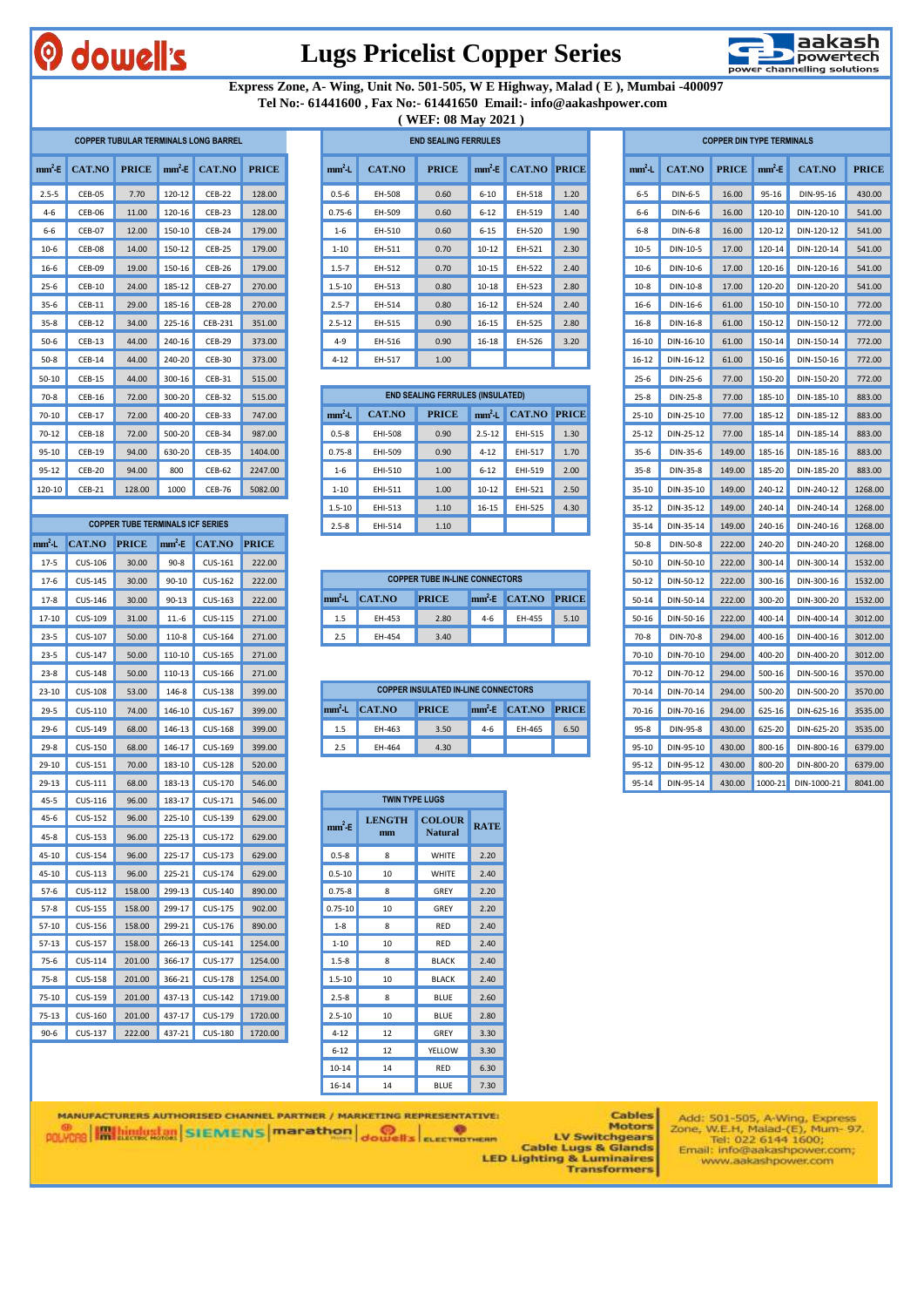### **BI-METALIC Lugs Pricelist**



**Express Zone, A- Wing, Unit No. 501-505, W E Highway, Malad ( E ), Mumbai -400097 Tel No:- 61441600, Fax No:- 61441650 Email:- info@aakashpower.com ( WEF: 08th May 2021 )**

|           | <b>BI-METALLIC CONNECTORS (Friction</b><br>Welded) |              |           | <b>ALUMINIUM ALLOY TUBULAR</b><br><b>BIMETALLIC TERMINALS</b> |              |           | <b>BI-METALLIC TERMINALS (Friction</b><br>Welded) |              |
|-----------|----------------------------------------------------|--------------|-----------|---------------------------------------------------------------|--------------|-----------|---------------------------------------------------|--------------|
| $mm^2$ -E | <b>CAT.NO</b>                                      | <b>PRICE</b> | $mm2-E$   | <b>CAT.NO</b>                                                 | <b>PRICE</b> | $mm^2$ -E | <b>CAT.NO</b>                                     | <b>PRICE</b> |
| $16 - 16$ | CACF-16-16                                         | 232.00       | $10-6$    | $BL-1$                                                        | 4.00         | 25        | CAF-25-10                                         | 186.00       |
| $25 - 16$ | CACF-25-16                                         | 232.00       | $10-8$    | $BL-2$                                                        | 4.40         | 35        | CAF-35-10                                         | 204.00       |
| $25 - 25$ | CACF-25-25                                         | 232.00       | $16 - 6$  | $BL-3$                                                        | 5.60         | 50        | CAF-50-13                                         | 233.00       |
| $35 - 16$ | CACF-35-16                                         | 232.00       | $16 - 8$  | $BL-4$                                                        | 5.60         | 70        | CAF-70-13                                         | 273.00       |
| $35 - 25$ | CACF-35-25                                         | 228.00       | $25 - 8$  | $BL-5$                                                        | 7.30         | 95        | CAF-95-13                                         | 279.00       |
| 35-35     | CACF-35-35                                         | 224.00       | $25-10$   | $BL-6$                                                        | 7.30         | 120       | CAF-12013                                         | 319.00       |
| $50 - 25$ | CACF-50-25                                         | 286.00       | $35 - 8$  | $BL-7$                                                        | 8.50         | 150       | CAF-150-13                                        | 352.00       |
| 50-35     | CACF-50-35                                         | 286.00       | $35 - 10$ | $BL-8$                                                        | 8.50         | 185       | CAF-185-13                                        | 591.00       |
| 50-50     | CACF-50-50                                         | 277.00       | $50 - 8$  | $BL-9$                                                        | 15.00        | 240       | CAF-240-13                                        | 605.00       |
| 70-35     | CACF-70-35                                         | 282.00       | $50 - 10$ | <b>BL-10</b>                                                  | 15.00        | 300       | CAF-300-17                                        | 762.00       |
| 70-50     | CACF-70-50                                         | 276.00       | $70 - 10$ | <b>BL-11</b>                                                  | 23.00        | 400       | CAF-400-17                                        | 779.00       |
| 70-70     | CACF-70-70                                         | 264.00       | $70-12$   | <b>BL-12</b>                                                  | 23.00        | 500       | <b>CAF-500</b>                                    | 2027.00      |
| 95-50     | CACF-95-50                                         | 353.00       | 95-18     | <b>BL-13</b>                                                  | 24.00        | 630       | CAF-630                                           | 2360.00      |
| 95-75     | CACF-95-75                                         | 342.00       | $95 - 12$ | <b>BL-14</b>                                                  | 24.00        |           |                                                   |              |
| 95-95     | CACF-95-95                                         | 340.00       | 120-10    | <b>BL-15</b>                                                  | 35.00        |           |                                                   |              |
| 120-70    | CACF-120-70                                        | 446.00       | 120-12    | <b>BL-16</b>                                                  | 35.00        |           |                                                   |              |
| 120-95    | CACF-120-95                                        | 438.00       | 150-12    | <b>BL-17</b>                                                  | 48.00        |           |                                                   |              |
| 120-120   | CACF-120-120                                       | 428.00       | 150-16    | <b>BL-18</b>                                                  | 48.00        |           |                                                   |              |
| 150-95    | CACF-150-95                                        | 436.00       | 185-12    | <b>BL-19</b>                                                  | 61.00        |           |                                                   |              |
| 150-120   | CACF-150-120                                       | 426.00       | 185-16    | <b>BL-20</b>                                                  | 61.00        |           |                                                   |              |
| 150-150   | CACF-150-150                                       | 410.00       | 225-12    | <b>BL-21</b>                                                  | 85.00        |           |                                                   |              |
| 185-120   | CACF-185-120                                       | 608.00       | 240-12    | <b>BL-22</b>                                                  | 103.00       |           |                                                   |              |
| 185-150   | CACF-185-150                                       | 549.00       | 240-16    | <b>BL-23</b>                                                  | 103.00       |           |                                                   |              |
| 185-185   | CACF-185-185                                       | 740.00       | 300-16    | <b>BL-24</b>                                                  | 164.00       |           |                                                   |              |
| 240-150   | CACF-40-150                                        | 660.00       | 300-20    | <b>BL-25</b>                                                  | 164.00       |           |                                                   |              |
| 240-185   | CACF-240-185                                       | 735.00       | 400-20    | <b>BL-26</b>                                                  | 206.00       |           |                                                   |              |
| 240-240   | CACF-240-240                                       | 708.00       | 500-20    | <b>BL-27</b>                                                  | 296.00       |           |                                                   |              |
|           |                                                    |              | $630-20$  | <b>BI-28</b>                                                  | 387.00       |           |                                                   |              |

O dowell's

|     | <b>IETALLIC CONNECTORS (Friction</b><br>Welded) |              |           | <b>ALUMINIUM ALLOY TUBULAR</b><br><b>BIMETALLIC TERMINALS</b> |              | B <sub>1</sub> |
|-----|-------------------------------------------------|--------------|-----------|---------------------------------------------------------------|--------------|----------------|
| ٠E  | <b>CAT.NO</b>                                   | <b>PRICE</b> | $mm2-E$   | <b>CAT.NO</b>                                                 | <b>PRICE</b> | mm             |
| 16  | CACF-16-16                                      | 232.00       | $10-6$    | $BL-1$                                                        | 4.00         | 2              |
| 16  | CACF-25-16                                      | 232.00       | $10-8$    | $BL-2$                                                        | 4.40         | 3              |
| 25  | CACF-25-25                                      | 232.00       | $16 - 6$  | $BL-3$                                                        | 5.60         | 5              |
| 16  | CACF-35-16                                      | 232.00       | $16 - 8$  | $BL-4$                                                        | 5.60         | 7              |
| 25  | CACF-35-25                                      | 228.00       | $25 - 8$  | $BL-5$                                                        | 7.30         | 9              |
| 35  | CACF-35-35                                      | 224.00       | $25 - 10$ | $BL-6$                                                        | 7.30         | 12             |
| 25  | CACF-50-25                                      | 286.00       | $35 - 8$  | $BL-7$                                                        | 8.50         | 15             |
| 35  | CACF-50-35                                      | 286.00       | $35 - 10$ | BL-8                                                          | 8.50         | 18             |
| 50  | CACF-50-50                                      | 277.00       | $50-8$    | $BL-9$                                                        | 15.00        | 2 <sub>4</sub> |
| 35  | CACF-70-35                                      | 282.00       | $50 - 10$ | <b>BL-10</b>                                                  | 15.00        | 30             |
| 50  | CACF-70-50                                      | 276.00       | $70 - 10$ | <b>BL-11</b>                                                  | 23.00        | 4(             |
| 70  | CACF-70-70                                      | 264.00       | $70 - 12$ | <b>BL-12</b>                                                  | 23.00        | 50             |
| 50  | CACF-95-50                                      | 353.00       | $95 - 18$ | <b>BL-13</b>                                                  | 24.00        | 6 <sup>2</sup> |
| 75  | CACF-95-75                                      | 342.00       | $95 - 12$ | <b>BL-14</b>                                                  | 24.00        |                |
| 95  | CACF-95-95                                      | 340.00       | 120-10    | <b>BL-15</b>                                                  | 35.00        |                |
| 70  | CACF-120-70                                     | 446.00       | 120-12    | <b>BL-16</b>                                                  | 35.00        |                |
| 95  | CACF-120-95                                     | 438.00       | 150-12    | <b>BL-17</b>                                                  | 48.00        |                |
| 120 | CACF-120-120                                    | 428.00       | 150-16    | <b>BL-18</b>                                                  | 48.00        |                |
| 95  | CACF-150-95                                     | 436.00       | 185-12    | <b>BL-19</b>                                                  | 61.00        |                |
| 120 | CACF-150-120                                    | 426.00       | 185-16    | <b>BL-20</b>                                                  | 61.00        |                |
| 150 | CACF-150-150                                    | 410.00       | 225-12    | <b>BL-21</b>                                                  | 85.00        |                |
| 120 | CACF-185-120                                    | 608.00       | 240-12    | <b>BL-22</b>                                                  | 103.00       |                |
| 150 | CACF-185-150                                    | 549.00       | 240-16    | <b>BL-23</b>                                                  | 103.00       |                |
| 185 | CACF-185-185                                    | 740.00       | 300-16    | <b>BL-24</b>                                                  | 164.00       |                |
| 150 | CACF-40-150                                     | 660.00       | 300-20    | <b>BL-25</b>                                                  | 164.00       |                |
| 185 | CACF-240-185                                    | 735.00       | 400-20    | <b>BL-26</b>                                                  | 206.00       |                |
| 240 | CACF-240-240                                    | 708.00       | 500-20    | <b>BL-27</b>                                                  | 296.00       |                |
|     |                                                 |              | 630-20    | <b>BL-28</b>                                                  | 387.00       |                |
|     |                                                 |              | 800-20    | <b>BL-29</b>                                                  | 581.00       |                |
|     |                                                 |              | 1000-20   | <b>BL-30</b>                                                  | 952.00       |                |

|          | <b>BI-METALLIC TERMINALS (Friction</b><br>Welded) |              |
|----------|---------------------------------------------------|--------------|
| $mm^2-E$ | <b>CAT.NO</b>                                     | <b>PRICE</b> |
| 25       | CAF-25-10                                         | 186.00       |
| 35       | CAF-35-10                                         | 204.00       |
| 50       | CAF-50-13                                         | 233.00       |
| 70       | CAF-70-13                                         | 273.00       |
| 95       | CAF-95-13                                         | 279.00       |
| 120      | CAF-12013                                         | 319.00       |
| 150      | CAF-150-13                                        | 352.00       |
| 185      | CAF-185-13                                        | 591.00       |
| 240      | CAF-240-13                                        | 605.00       |
| 300      | CAF-300-17                                        | 762.00       |
| 400      | CAF-400-17                                        | 779.00       |
| 500      | CAF-500                                           | 2027.00      |
| 630      | CAF-630                                           | 2360.00      |

MANUFACTURERS AUTHORISED CHANNEL PARTNER / MARKETING REPRESENTATIVE:

**POLYCRE EXECUTE IN STRATEGIC SCIENCE IN A CONCRETE OF A CONCRETE OF A CONCRETE OF A CONCRETE OF A CONCRETE OF A CONCRETE OF A CONCRETE OF A CONCRETE OF A CONCRETE OF A CONCRETE OF A CONCRETE OF A CONCRETE OF A CONCRETE OF** 

**Cables** Motors

LV Switchgears **Cable Lugs & Glands LED Lighting & Luminaires Transformers**  Add: 501-505, A-Wing, Express<br>Zone, W.E.H, Malad-(E), Mum- 97.<br>Tel: 022 6144 1600; Email: info@aakashpower.com;<br>www.aakashpower.com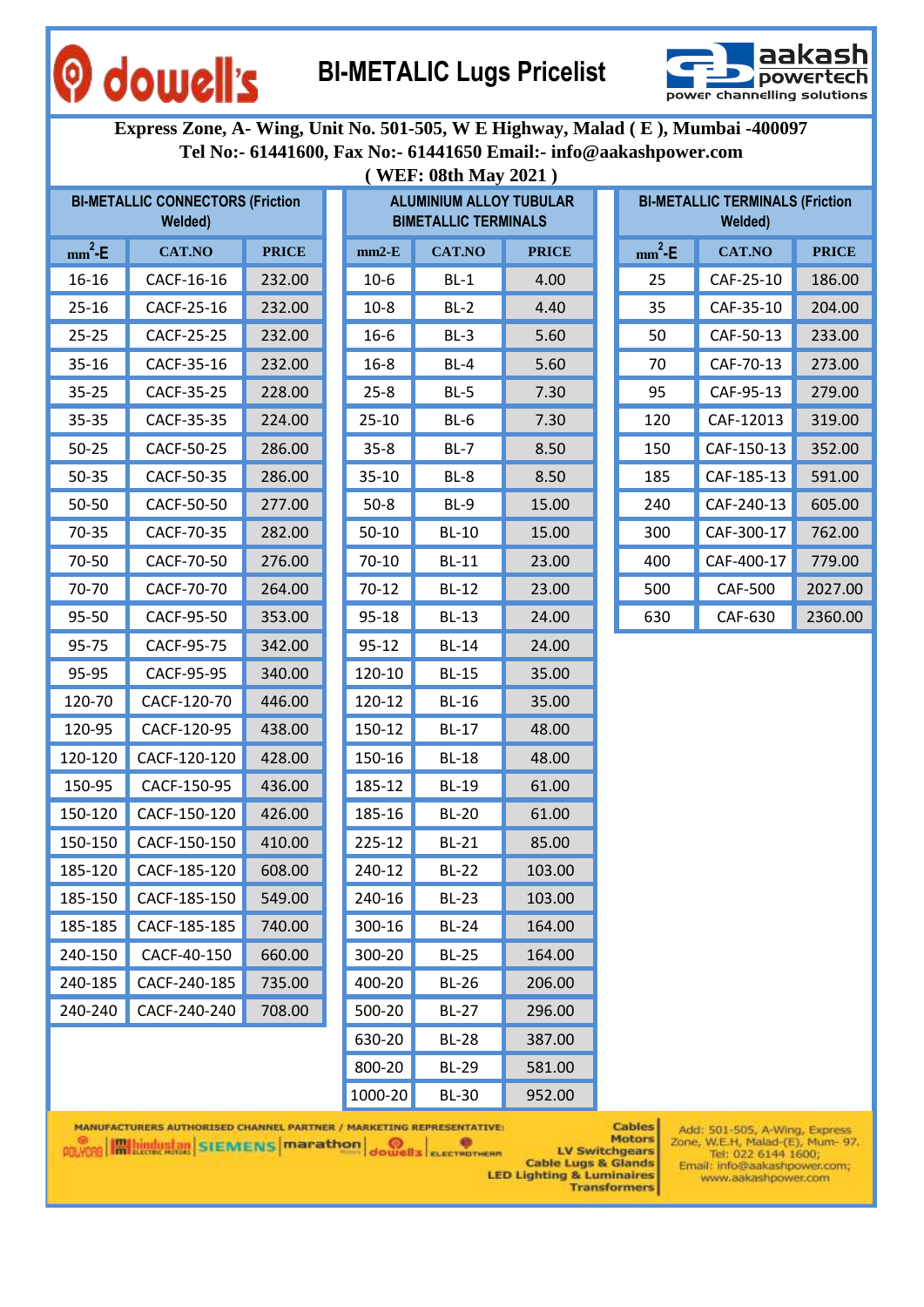# O dowell's

**Glands Pricelist**



#### **Express Zone, A- Wing, Unit No. 501-505, W E Highway, Malad ( E ), Mumbai -400097 Tel No:- 61441600, Fax No:- 61441650 Email:- info@aakashpower.com ( WEF: 08th May 2021 )**

|                                             | DOUBLE COMPRESSION HEAVY DUTY BRASS CABLE GLANDS DUTY NICKLE PLATED |                 |                            |                    |                                              |                          |                 |
|---------------------------------------------|---------------------------------------------------------------------|-----------------|----------------------------|--------------------|----------------------------------------------|--------------------------|-----------------|
| <b>Suitable For Cable Overall</b>           |                                                                     |                 |                            |                    | <b>Double Compression Brass Cable Glands</b> |                          |                 |
| <b>Diameter</b>                             |                                                                     |                 | <b>Weather Proof (DBW)</b> |                    |                                              | <b>Flame Proof (DBF)</b> |                 |
| <b>Description OD (mm)</b> Nipple ET Thread |                                                                     | Code            | Price RS.                  | <b>Box</b><br>Pkg. | Code                                         | Price Rs.                | <b>Box Pkg.</b> |
| $6.0 - 12.0$                                | 3/4"                                                                | DBW 01SS        | 187                        | 35                 | DBF 01SS                                     | 242                      | 35              |
| $12.0 - 16.5$                               | 3/4"                                                                | <b>DBW 01S</b>  | 215                        | 35                 | DBF 01S                                      | 260                      | 35              |
| $16.5 - 18.5$                               | 3/4"                                                                | <b>DBW 01</b>   | 241                        | 25                 | DBF01                                        | 287                      | 25              |
| $16.5 - 18.5$                               | 1"                                                                  | DBW 01A         | 275                        | 20                 | DBF 01A                                      | 326                      | 20              |
| $18.5 - 20.0$                               | 1"                                                                  | <b>DBW02</b>    | 308                        | 18                 | <b>DBF 02</b>                                | 377                      | 18              |
| $18.5 - 20.0$                               | 3/4"                                                                | DBW 02A         | 319                        | 18                 | DBF 02A                                      | 397                      | 18              |
| $20.0 - 23.0$                               | 1"                                                                  | <b>DBW03</b>    | 327                        | 18                 | DBF03                                        | 427                      | 18              |
| $23.0 - 26.0$                               | 1"                                                                  | <b>DBW 04</b>   | 427                        | 12                 | DBF04                                        | 542                      | 12              |
| $23.0 - 26.0$                               | 11/4"                                                               | DBW 04A         | 480                        | 12                 | DBF 04A                                      | 607                      | 12              |
| $26.0 - 30.0$                               | 11/4"                                                               | <b>DBW 05</b>   | 535                        | 10                 | <b>DBF 05</b>                                | 630                      | 10              |
| $26.0 - 30.0$                               | 11/2"                                                               | DBW 05A         | 641                        | 10                 | DBF 05A                                      | 732                      | 10              |
| $30.0 - 33.0$                               | 11/2"                                                               | <b>DBW 06</b>   | 770                        | 8                  | <b>DBF 06</b>                                | 903                      | 8               |
| $30.0 - 33.0$                               | 11/4"                                                               | DBW 06A         | 795                        | 8                  | DBF 06A                                      | 944                      | 8               |
| $33.0 - 37.0$                               | 11/2"                                                               | <b>DBW 07</b>   | 898                        | 6                  | <b>DBF 07</b>                                | 1014                     | 6               |
| $37.0 - 41.0$                               | 2"                                                                  | <b>DBW08</b>    | 1154                       | 5                  | <b>DBF 08</b>                                | 1257                     | 5               |
| $41.0 - 46.0$                               | 2"                                                                  | <b>DBW 09</b>   | 1273                       | 5                  | <b>DBF 09</b>                                | 1454                     | 5               |
| $46.0 - 52.0$                               | 2"                                                                  | <b>DBW 010</b>  | 1397                       | 3                  | <b>DBF 010</b>                               | 1637                     | $\mathfrak{Z}$  |
| $46.0 - 52.0$                               | 21/2"                                                               | <b>DBW 010A</b> | 1706                       | 3                  | <b>DBF 010A</b>                              | 1860                     | 3               |
| $52.0 - 61.0$                               | 21/2"                                                               | <b>DBW 011</b>  | 2074                       | 2                  | <b>DBF 011</b>                               | 2495                     | $\overline{2}$  |
| $54.0 - 61.0$                               | 2.1/2"                                                              | <b>DBW 011</b>  | 2080                       | $\overline{2}$     | DBF011                                       | 2286                     | $\overline{2}$  |
| $61.0 - 66.0$                               | 3"                                                                  | <b>DBW 012</b>  | 2540                       | $\overline{2}$     | <b>DBF 012</b>                               | 2759                     | $\overline{2}$  |
| $66.0 - 72.0$                               | 3"                                                                  | <b>DBW 013A</b> | 3182                       | 1                  | <b>DBF 013A</b>                              | 3873                     | 1               |
| $72.0 - 78.0$                               | 31/4"                                                               | <b>DBW 013</b>  | 3592                       | $\mathbf{1}$       | <b>DBF 013</b>                               | 4348                     | $\mathbf 1$     |
| 78.0 - 84.0                                 | 31/2"                                                               | <b>DBW 014</b>  | 4310                       | 1                  | <b>DBF 014</b>                               | 4618                     | 1               |
| $84.0 - 94.0$                               | 4"                                                                  | <b>DBW 015</b>  | 5772                       | 1                  | <b>DBF 015</b>                               | 6284                     | $\mathbf 1$     |
| $94.0 - 104.0$                              | 4 1/2"                                                              | <b>DBW 016</b>  | 7439                       | 1                  | <b>DBF 016</b>                               | 8081                     | 1               |

MANUFACTURERS AUTHORISED CHANNEL PARTNER / MARKETING REPRESENTATIVE: **POLYCRE HALLINGUES ISLEMENS** Marathon dowell's ELECTROTHER

**Motors LV Switchgears** 

**Cables** 

**Cable Lugs & Glands** 

**LED Lighting & Luminaires Transformers**  Add: 501-505, A-Wing, Express<br>Zone, W.E.H, Malad-(E), Mum- 97. Tel: 022 6144 1600; Email: info@aakashpower.com; www.aakashpower.com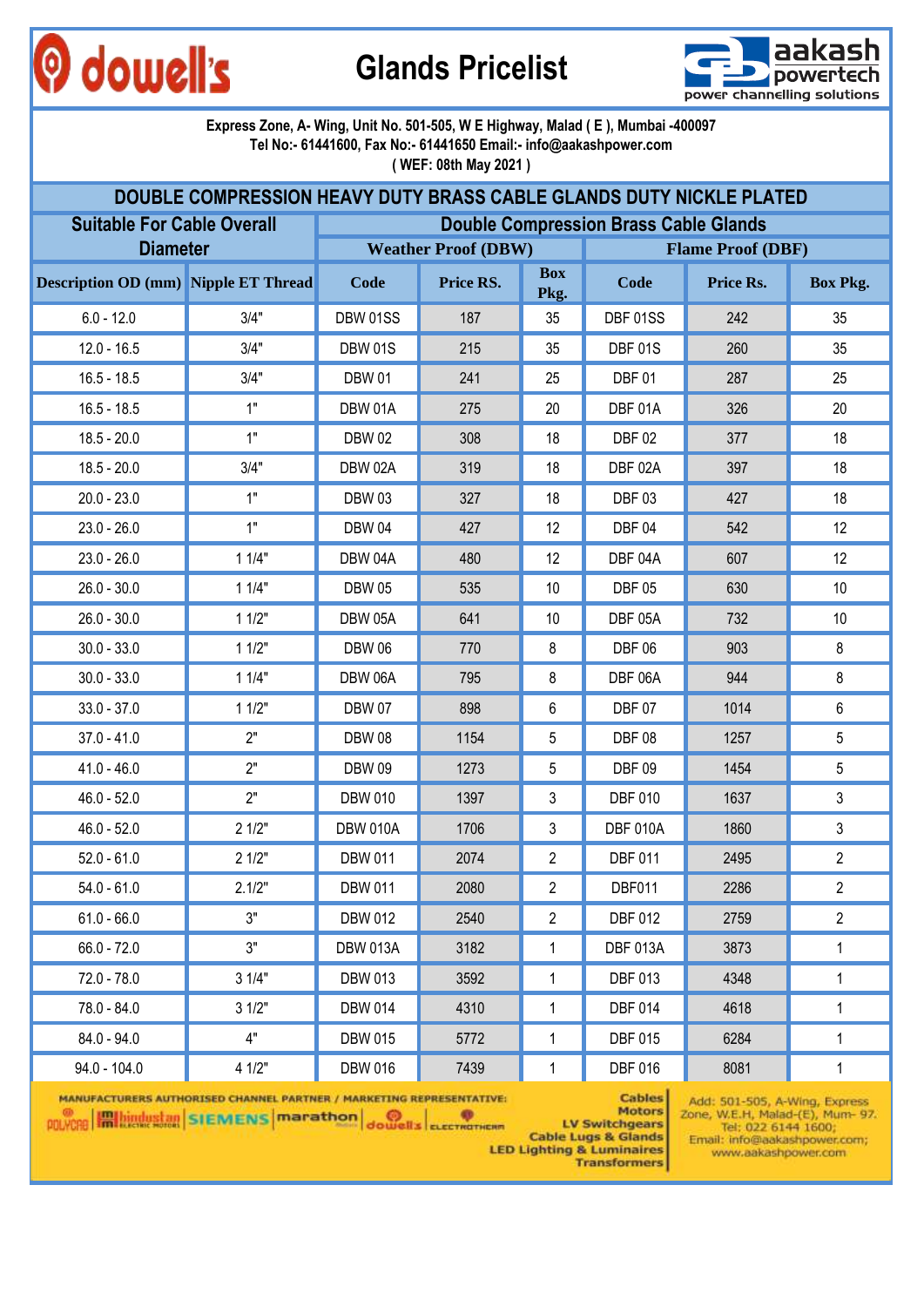



|                                                               | Express Zone, A- Wing, Unit No. 501-505, W E Highway, Malad (E), Mumbai -400097               | Tel No:- 61441600, Fax No:- 61441650 Email:- info@aakashpower.com<br>(WEF: 08th May 2021)                                                                |                                                                                                                                                 |  |  |  |  |  |  |  |  |  |
|---------------------------------------------------------------|-----------------------------------------------------------------------------------------------|----------------------------------------------------------------------------------------------------------------------------------------------------------|-------------------------------------------------------------------------------------------------------------------------------------------------|--|--|--|--|--|--|--|--|--|
|                                                               | DOUBLE COMPRESSION UN-ARMOURED BRASS CABLE GLANDS                                             |                                                                                                                                                          |                                                                                                                                                 |  |  |  |  |  |  |  |  |  |
| Sr. No.                                                       | Dowell's CAT No.                                                                              | <b>PRICE</b>                                                                                                                                             | <b>BOX PKG</b>                                                                                                                                  |  |  |  |  |  |  |  |  |  |
| $\mathbf{1}$                                                  | <b>DBW-01SS (UN)</b>                                                                          | 198.00                                                                                                                                                   | 56                                                                                                                                              |  |  |  |  |  |  |  |  |  |
| $\overline{2}$                                                | <b>DBW-01S (UN)</b>                                                                           | 217.00                                                                                                                                                   | 50                                                                                                                                              |  |  |  |  |  |  |  |  |  |
| 3                                                             | <b>DBW-01A (UN)</b>                                                                           | 263.00                                                                                                                                                   | 30                                                                                                                                              |  |  |  |  |  |  |  |  |  |
| $\overline{\mathbf{4}}$                                       | DBW-02 (UN)                                                                                   | 336.00                                                                                                                                                   | 30                                                                                                                                              |  |  |  |  |  |  |  |  |  |
| 5                                                             | <b>DBW-03 SP (UN)</b>                                                                         | 359.00                                                                                                                                                   | 30                                                                                                                                              |  |  |  |  |  |  |  |  |  |
| 6<br>DBW-04A (UN)<br>509.00<br>12                             |                                                                                               |                                                                                                                                                          |                                                                                                                                                 |  |  |  |  |  |  |  |  |  |
| $\overline{7}$<br>12<br><b>DBW-05A (UN)</b><br>558.00         |                                                                                               |                                                                                                                                                          |                                                                                                                                                 |  |  |  |  |  |  |  |  |  |
| 8                                                             | <b>DBW-06 SP (UN)</b>                                                                         | 780.00                                                                                                                                                   | 8                                                                                                                                               |  |  |  |  |  |  |  |  |  |
| $\boldsymbol{9}$                                              | <b>DBW-07 SP (UN)</b>                                                                         | 899.00                                                                                                                                                   | $\boldsymbol{6}$                                                                                                                                |  |  |  |  |  |  |  |  |  |
| 10                                                            | <b>DBW-08 (UN)</b>                                                                            | 1129.00                                                                                                                                                  | $\boldsymbol{6}$                                                                                                                                |  |  |  |  |  |  |  |  |  |
| 11                                                            | DBW-09 (UN)                                                                                   | 1337.00                                                                                                                                                  | $\boldsymbol{6}$                                                                                                                                |  |  |  |  |  |  |  |  |  |
| 12                                                            | DBW-010A (UN)                                                                                 | 1647.00                                                                                                                                                  | $\overline{3}$                                                                                                                                  |  |  |  |  |  |  |  |  |  |
| 13                                                            | DBW-011 SP (UN)                                                                               | 2178.00                                                                                                                                                  | $\overline{2}$                                                                                                                                  |  |  |  |  |  |  |  |  |  |
| 14                                                            | DBW-012 (UN)                                                                                  | 2558.00                                                                                                                                                  | $\overline{2}$                                                                                                                                  |  |  |  |  |  |  |  |  |  |
| 15                                                            | DBW-013 (UN)                                                                                  | 3245.00                                                                                                                                                  | $\mathbf 1$                                                                                                                                     |  |  |  |  |  |  |  |  |  |
| 16                                                            | DBW-014 (UN)                                                                                  | 3956.00                                                                                                                                                  | $\mathbf{1}$                                                                                                                                    |  |  |  |  |  |  |  |  |  |
| 17                                                            | DBW-015 (UN)                                                                                  | 5936.00                                                                                                                                                  | 1                                                                                                                                               |  |  |  |  |  |  |  |  |  |
| <b>Im bindustan</b> SIEMENS <b>marathon</b><br><b>POLYCHE</b> | MANUFACTURERS AUTHORISED CHANNEL PARTNER / MARKETING REPRESENTATIVE:<br>dowell's ELECTROTHERM | <b>Cables</b><br><b>Motors</b><br><b>LV Switchgears</b><br><b>Cable Lugs &amp; Glands</b><br><b>LED Lighting &amp; Luminaires</b><br><b>Transformers</b> | Add: 501-505, A-Wing, Express<br>Zone, W.E.H, Malad-(E), Mum- 97.<br>Tel: 022 6144 1600;<br>Email: info@aakashpower.com;<br>www.aakashpower.com |  |  |  |  |  |  |  |  |  |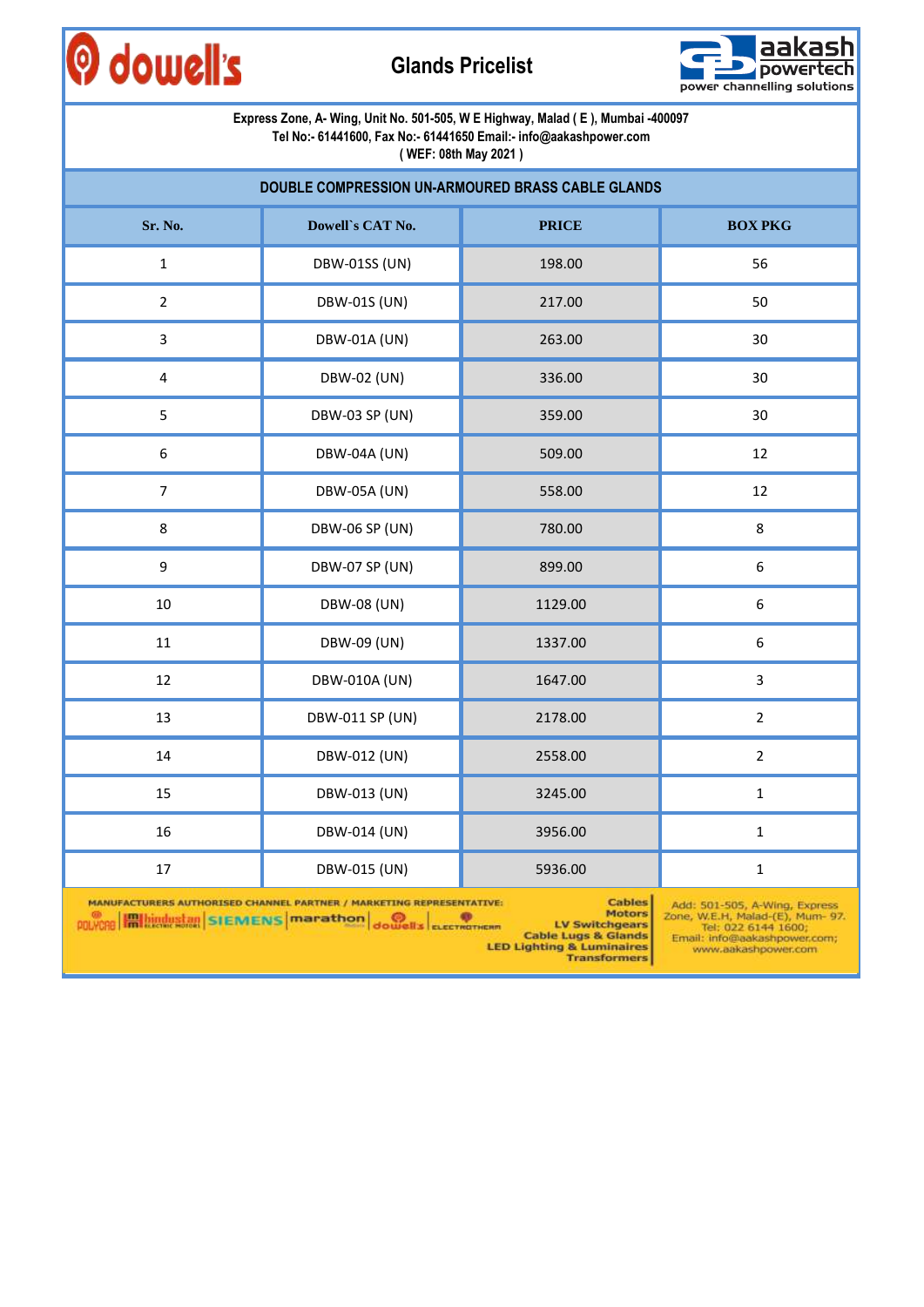## O dowell's

## **Glands Pricelist**



#### **Express Zone, A- Wing, Unit No. 501-505, W E Highway, Malad ( E ), Mumbai -400097 Tel No:- 61441600, Fax No:- 61441650 Email:- info@aakashpower.com**

**( WEF: 08th May 2021 )**

|        |                   | DOWELL'S SINGLE COMPRESSION TYPE BRASS CABLE GLAND DUTY NICKLE PLATED |                         |                   |                    |                 |
|--------|-------------------|-----------------------------------------------------------------------|-------------------------|-------------------|--------------------|-----------------|
|        |                   | <b>HEAVY DUTY SERIES</b>                                              |                         |                   | <b>SIBG SERIES</b> |                 |
|        | <b>Gland Size</b> |                                                                       |                         |                   | Price RS.          |                 |
| Inch   | $\mathbf{mm}$     | Price RS.                                                             | <b>Box Pkg.</b>         | <b>Gland Size</b> |                    | <b>Box Pkg.</b> |
| 3/8"   | 10                | 55.00                                                                 | 128                     |                   |                    |                 |
| 1/2"   | 12                | 55.00                                                                 | 128                     | 1,616             | 96.00              | 96              |
| 5/8"   | 16                | 55.00                                                                 | 135                     | 1,619             | 100.00             | 96              |
| 3/4"   | 19                | 62.00                                                                 | 105                     | 2,119             | 162.00             | 54              |
| 7/8"   | 22                | 76.00                                                                 | 84                      | 2,125             | 147.00             | 54              |
| 1"     | 25                | 110.00                                                                | 54                      | 2,925             | 196.00             | 24              |
| 1.1/8" | 28                | 136.00                                                                | $30\,$                  | 2,932             | 227.00             | 24              |
| 1.1/4" | 32                | 183.00                                                                | 24                      | 2,938             | 234.00             | 12              |
| 1.3/8" | 35                | 229.00                                                                | 24                      | 3,638             | 339.00             | 12              |
| 1.1/2" | 38                | 270.00                                                                | $16\,$                  | 4,251             | 590.00             | $\bf 8$         |
| 1.3/4" | 45                | 327.00                                                                | 12                      | 5,451             | 672.00             | $\,6\,$         |
| 2"     | 50                | 400.00                                                                | 10                      | 5,463             | 699.00             | $5\,$           |
| 2.1/4" | 57                | 513.00                                                                | 6                       | 6,063             | 1,026.00           | $\overline{4}$  |
| 2.1/2" | 63                | 595.00                                                                | 4                       | 6,675             | 1,244.00           | 4               |
| 2.3/4' | $70\,$            | 872.00                                                                | 4                       | 7,882             | 1,795.00           | $\mathfrak{Z}$  |
| 3"     | 75                | 1026.00                                                               | $\overline{\mathbf{4}}$ |                   |                    |                 |
| 3.1/4' | 82                | 1090.00                                                               | $\mathsf 3$             |                   |                    |                 |
| 3.1/2" | 88                | 1438.00                                                               | $\sqrt{3}$              |                   |                    |                 |
| 4"     | 100               | 1707.00                                                               | $\mathbf 1$             |                   |                    |                 |
| 4.1/2" | 112               | 2719.00                                                               | $\mathbf{1}$            |                   |                    |                 |

MANUFACTURERS AUTHORISED CHANNEL PARTNER / MARKETING REPRESENTATIVE: POLYCRE **Highlights STEWENS** | marathon | dowell's ELECTROTHERN

**Cables Motors LV Switchgears** 

Add: 501-505, A-Wing, Express<br>Zone, W.E.H, Malad-(E), Mum- 97.<br>Tel: 022 6144 1600;<br>Email: info@aakashpower.com; www.aakashpower.com

**Cable Lugs & Glands LED Lighting & Luminaires Transformers**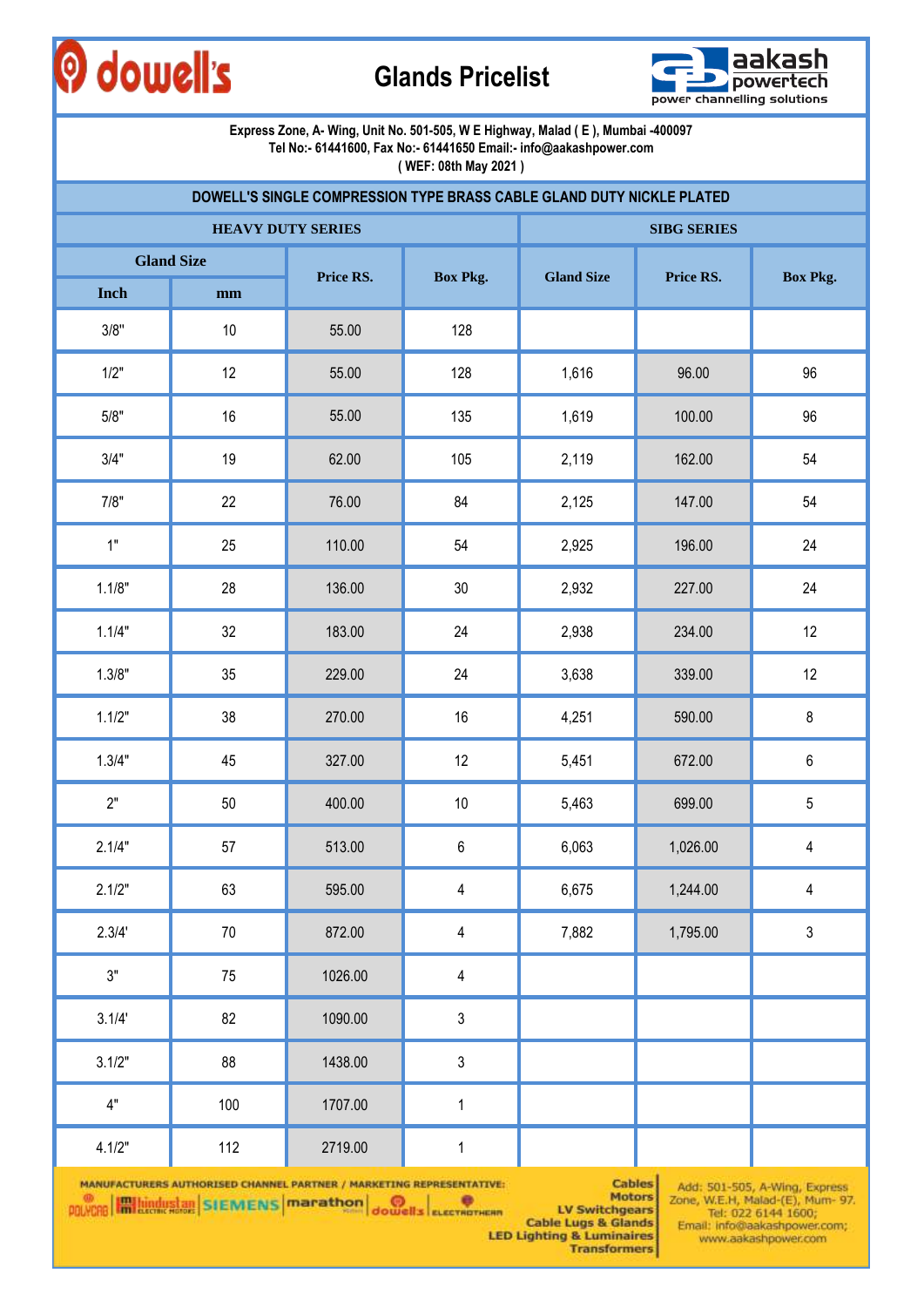



**Express Zone, A- Wing, Unit No. 501-505, W E Highway, Malad ( E ), Mumbai -400097 Tel No:- 61441600, Fax No:- 61441650 Email:- info@aakashpower.com ( WEF: 08th May 2021 )**

| <b>EARTH TAGS &amp; SHROUDS</b> |                  |                          |              |  |  |  |  |
|---------------------------------|------------------|--------------------------|--------------|--|--|--|--|
|                                 | <b>EARTH TAG</b> | <b>LSF / LSZH SHROUD</b> |              |  |  |  |  |
| <b>FOR GLAND SIZE</b>           | <b>PRICE</b>     | <b>SHROUD SIZE/CODE</b>  | <b>PRICE</b> |  |  |  |  |
| DBW-01SS/DBF-01SS               | 42.00            | 2023                     | 29.00        |  |  |  |  |
| DBW-01S/DBF-01S                 | 42.00            | 2026                     | 36.00        |  |  |  |  |
| DBW-01/DBF-01                   | 42.00            | 2030                     | 37.00        |  |  |  |  |
| DBW-01A/DBF-01A                 | 44.00            | 2030                     | 37.00        |  |  |  |  |
| DBW-02/DBF-02                   | 44.00            | 2533                     | 45.00        |  |  |  |  |
| DBW-02A/DBF-02A                 | 42.00            | 2533                     | 45.00        |  |  |  |  |
| DBW-03/DBF-03                   | 44.00            | 2535                     | 45.00        |  |  |  |  |
| DBW-04/DBF-04                   | 44.00            | 4000                     | 90.00        |  |  |  |  |
| DBW-04A/DBF-04A                 | 77.00            | 4000                     | 90.00        |  |  |  |  |
| DBW-05/DBF-05                   | 77.00            | 3246                     | 78.00        |  |  |  |  |
| DBW-05A/DBF-05A                 | 85.00            | 3246                     | 78.00        |  |  |  |  |
| DBW-06/DBF-06                   | 85.00            | 3251                     | 76.00        |  |  |  |  |
| DBW-06A/DBF-06A                 | 77.00            | 3251                     | 76.00        |  |  |  |  |
| DBW-07/DBF-07                   | 85.00            | 4053                     | 90.00        |  |  |  |  |
| DBW-08/DBF-08                   | 113.00           | 5063                     | 134.00       |  |  |  |  |
| DBW-09/DBF-09                   | 113.00           | 5068                     | 146.00       |  |  |  |  |
| DBW-10/DBF-10                   | 113.00           | 6371                     | 229.00       |  |  |  |  |
| DBW-10A/DBF-10A                 | 145.00           | 6371                     | 229.00       |  |  |  |  |
| DBW-11A/DBF-11A                 | 145.00           | 6388                     | 254.00       |  |  |  |  |
| DBW-11/DBF-11                   | 145.00           | 6388                     | 254.00       |  |  |  |  |
| DBW-12/DBF-12                   | 202.00           | 7595                     | 262.00       |  |  |  |  |
| DBW-13A/DBF-13A                 | 202.00           | 7595                     | 262.00       |  |  |  |  |
| DBW-13/DBF-13                   | 218.00           | 7595                     | 262.00       |  |  |  |  |
| DBW-14/DBF-14                   | 242.00           |                          |              |  |  |  |  |
| DBW-15/DBF-15                   | 340.00           |                          |              |  |  |  |  |
| DBW-16/DBF-16                   | 404.00           |                          |              |  |  |  |  |

MANUFACTURERS AUTHORISED CHANNEL PARTNER / MARKETING REPRESENTATIVE:

**POLYCHO History STEMENS** Marathon **O** 

**Cables Motors** 

**LV Switchgears Cable Lugs & Glands LED Lighting & Luminaires** 

**Transformers** 

Add: 501-505, A-Wing, Express. Zone, W.E.H, Malad-(E), Mum- 97.<br>Tel: 022 6144 1600; Email: info@aakashpower.com; www.aakashpower.com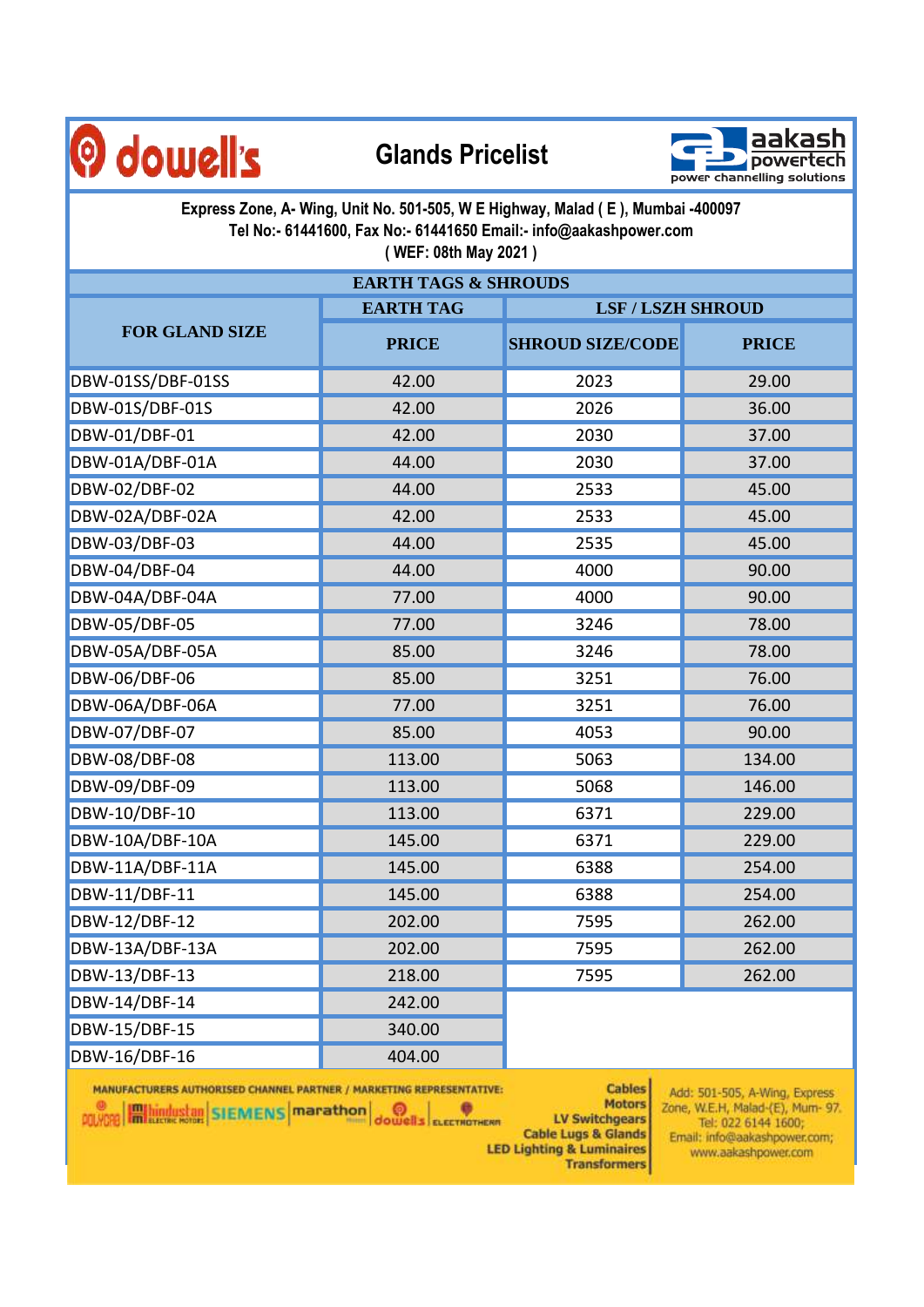



**Express Zone, A- Wing, Unit No. 501-505, W E Highway, Malad ( E ), Mumbai -400097 Tel No:- 61441600, Fax No:- 61441650 Email:- info@aakashpower.com ( WEF: 08th May 2021 )**

**NYLON / BRASS PG GLANDS & FLANGE TYPE GLANDS**

| <b>NYLON PG GLAND</b>                                                                                                                  |                                 |                                                                                                                                                                                       |  |  |  |  |  |
|----------------------------------------------------------------------------------------------------------------------------------------|---------------------------------|---------------------------------------------------------------------------------------------------------------------------------------------------------------------------------------|--|--|--|--|--|
| <b>SUITABLE OVER ALL</b><br><b>DIAMETER</b>                                                                                            | <b>DOWELL'S CATLOGUE NO.</b>    | <b>PRICE</b>                                                                                                                                                                          |  |  |  |  |  |
| $3.5 - 6$                                                                                                                              | $PG - 7$                        | 19.00                                                                                                                                                                                 |  |  |  |  |  |
| $4 - 8$                                                                                                                                | $PG - 9$                        | 23.00                                                                                                                                                                                 |  |  |  |  |  |
| $5 - 10$                                                                                                                               | $PG - 11$                       | 31.00                                                                                                                                                                                 |  |  |  |  |  |
| $6 - 12$                                                                                                                               | $PG - 13.5$                     | 39.00                                                                                                                                                                                 |  |  |  |  |  |
| $10 - 14$                                                                                                                              | $PG - 16$                       | 46.00                                                                                                                                                                                 |  |  |  |  |  |
| $13 - 18$                                                                                                                              | $PG - 21$                       | 62.00                                                                                                                                                                                 |  |  |  |  |  |
| $18 - 25$                                                                                                                              | $PG - 29$                       | 96.00                                                                                                                                                                                 |  |  |  |  |  |
| $22 - 32$                                                                                                                              | $PG - 36$                       | 154.00                                                                                                                                                                                |  |  |  |  |  |
| $30 - 38$                                                                                                                              | $PG - 42$                       | 193.00                                                                                                                                                                                |  |  |  |  |  |
| $34 - 44$                                                                                                                              | $PG - 48$                       | 231.00                                                                                                                                                                                |  |  |  |  |  |
|                                                                                                                                        | <b>FLANGE TYPE CABLE GLANDS</b> |                                                                                                                                                                                       |  |  |  |  |  |
| <b>SUITABLE OVER ALL</b>                                                                                                               |                                 |                                                                                                                                                                                       |  |  |  |  |  |
| <b>DIAMETER</b>                                                                                                                        | <b>DOWELL'S CATLOGUE NO.</b>    | <b>PRICE</b>                                                                                                                                                                          |  |  |  |  |  |
| $12.0 - 16.0$                                                                                                                          | DOWLLS-5                        | 113.00                                                                                                                                                                                |  |  |  |  |  |
| $16.1 - 18.0$                                                                                                                          | DOWLLS-4                        | 129.00                                                                                                                                                                                |  |  |  |  |  |
| $18.1 - 21.0$                                                                                                                          | DOWLLS-3                        | 139.00                                                                                                                                                                                |  |  |  |  |  |
| $21.1 - 25.0$                                                                                                                          | DOWLLS-2                        | 172.00                                                                                                                                                                                |  |  |  |  |  |
| $25.1 - 29.0$                                                                                                                          | DOWLLS-1                        | 200.00                                                                                                                                                                                |  |  |  |  |  |
| $29.1 - 33.0$                                                                                                                          | DOWLLS-11                       | 250.00                                                                                                                                                                                |  |  |  |  |  |
| $33.1 - 35.0$                                                                                                                          | <b>DOWLLS-0</b>                 | 310.00                                                                                                                                                                                |  |  |  |  |  |
| $35.1 - 38.0$                                                                                                                          | DOWLLS-00                       | 354.00                                                                                                                                                                                |  |  |  |  |  |
| $38.1 - 41.0$                                                                                                                          | DOWLLS-38                       | 351.00                                                                                                                                                                                |  |  |  |  |  |
| $41.1 - 45.0$                                                                                                                          | DOWLLS-001                      | 446.00                                                                                                                                                                                |  |  |  |  |  |
| $45.1 - 52.0$                                                                                                                          | DOWLLS-002                      | 510.00                                                                                                                                                                                |  |  |  |  |  |
| $52.1 - 59.0$                                                                                                                          | DOWLLS-003                      | 554.00                                                                                                                                                                                |  |  |  |  |  |
| $59.1 - 67.0$                                                                                                                          | <b>DOWLLS-0033</b>              | 670.00                                                                                                                                                                                |  |  |  |  |  |
| $67.1 - 76.0$                                                                                                                          | DOWLLS-004                      | 893.00                                                                                                                                                                                |  |  |  |  |  |
|                                                                                                                                        | <b>BRASS PG GLANDS</b>          |                                                                                                                                                                                       |  |  |  |  |  |
|                                                                                                                                        |                                 |                                                                                                                                                                                       |  |  |  |  |  |
| <b>SUITABLE OVER ALL</b><br><b>DIAMETER</b>                                                                                            | <b>DOWELL'S CATLOGUE NO.</b>    | <b>PRICE</b>                                                                                                                                                                          |  |  |  |  |  |
| $2 - 5$                                                                                                                                | $MPG - 7$                       | 64.00                                                                                                                                                                                 |  |  |  |  |  |
| $3 - 8$                                                                                                                                | $MPG - 9$                       | 83.00                                                                                                                                                                                 |  |  |  |  |  |
| $4 - 10$                                                                                                                               | <b>MPG - 11</b>                 | 103.00                                                                                                                                                                                |  |  |  |  |  |
| $5 - 12$                                                                                                                               | MPG - 13.5                      | 134.00                                                                                                                                                                                |  |  |  |  |  |
| $8 - 14$                                                                                                                               | <b>MPG - 16</b>                 | 141.00                                                                                                                                                                                |  |  |  |  |  |
| $12 - 17$                                                                                                                              | <b>MPG - 21</b>                 | 237.00                                                                                                                                                                                |  |  |  |  |  |
| $16 - 25$                                                                                                                              | <b>MPG - 29</b>                 | 477.00                                                                                                                                                                                |  |  |  |  |  |
| $20 - 32$                                                                                                                              | <b>MPG - 36</b>                 | 526.00                                                                                                                                                                                |  |  |  |  |  |
| $28 - 37$                                                                                                                              | <b>MPG - 42</b>                 | 1038.00                                                                                                                                                                               |  |  |  |  |  |
| $32 - 40$                                                                                                                              | <b>MPG - 48</b>                 | 1090.00                                                                                                                                                                               |  |  |  |  |  |
| MANUFACTURERS AUTHORISED CHANNEL PARTNER / MARKETING REPRESENTATIVE:<br><b>POLYCEB EM LUNCH SIEMENS</b> marathon dowells exerval means |                                 | <b>Cables</b><br>Add: 501-505, A-Wing, Express<br><b>Motors</b><br>Zone, W.E.H, Malad-(E), Mum- 97.<br><b>LV Switchgears</b><br>Tel: 022 6144 1600;<br><b>Cable Lune &amp; Glande</b> |  |  |  |  |  |

LED Lighting & Luminaires<br>LED Lighting & Luminaires<br>Transformers www.aakashpower.com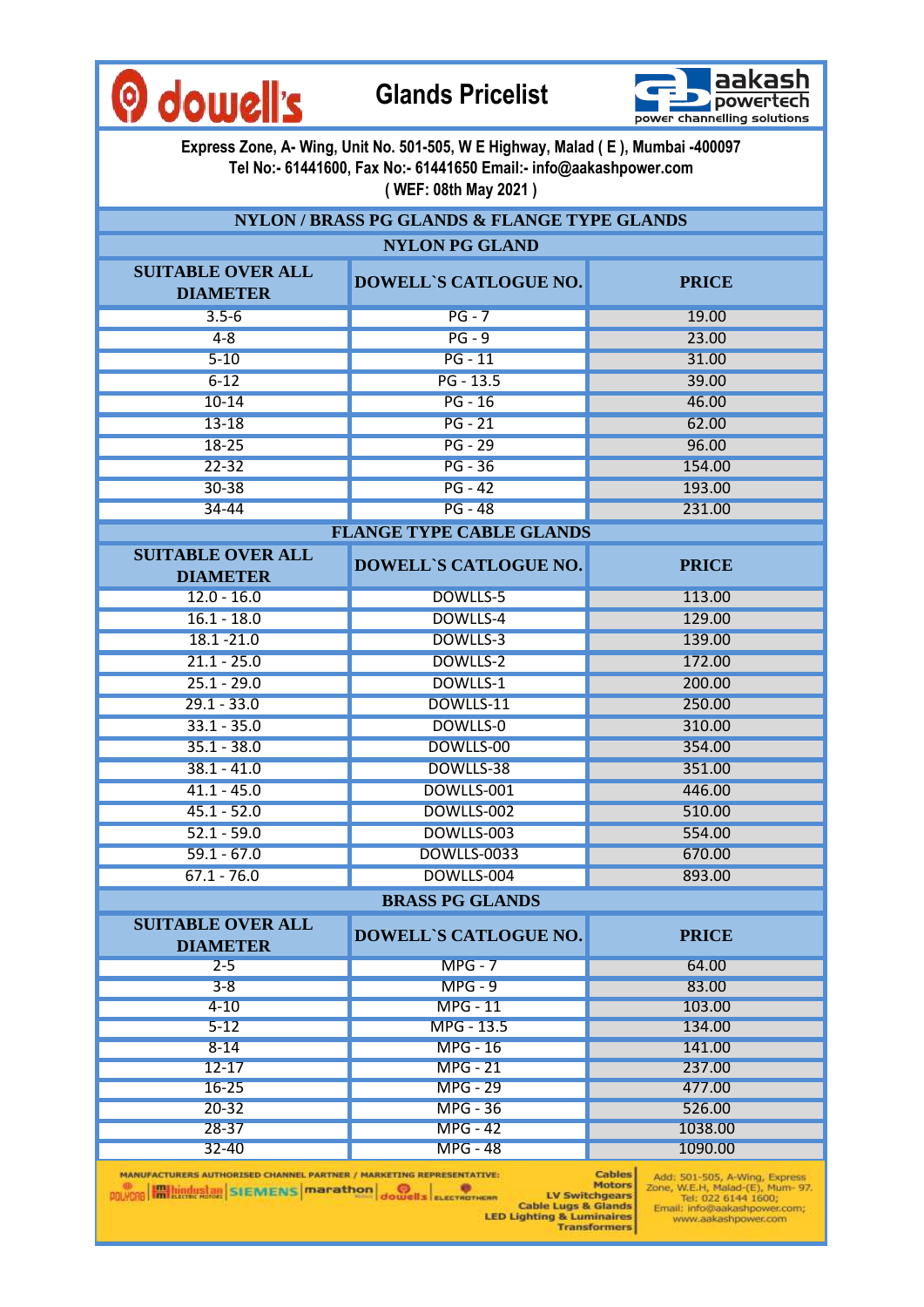



| Express Zone, A- Wing, Unit No. 501-505, W E Highway, Malad (E), Mumbai -400097<br>Tel No:- 61441600, Fax No:- 61441650 Email:- info@aakashpower.com<br>(WEF: 08th May 2021) |                                 |                         |                                 |                               |  |  |  |  |  |
|------------------------------------------------------------------------------------------------------------------------------------------------------------------------------|---------------------------------|-------------------------|---------------------------------|-------------------------------|--|--|--|--|--|
| DC TYPE MEDIUM DUTY ARMOURED BRASS CABLE GLANDS                                                                                                                              |                                 |                         |                                 |                               |  |  |  |  |  |
| <b>SUITABLE OVER ALL</b><br><b>DIAMETER</b>                                                                                                                                  | <b>DOWELL'S CATLOGUE</b><br>NO. | <b>NIPPLE</b><br>(inch) | <b>Rate Per</b><br><b>Piece</b> | <b>Inner Packing</b><br>(Nos) |  |  |  |  |  |
| $07.0 - 14.0$                                                                                                                                                                | $DC - 3/8"$                     | 5/8"                    | 145.00                          | 40                            |  |  |  |  |  |
| $14.1 - 15.5$                                                                                                                                                                | $DC - 1/2"$                     | 5/8"                    | 173.00                          | 40                            |  |  |  |  |  |
| $15.6 - 17.0$                                                                                                                                                                | $DC - 5/8"$                     | 3/4"                    | 179.00                          | 30                            |  |  |  |  |  |
| $17.1 - 18.5$                                                                                                                                                                | $DC - 3/4"$                     | 3/4"                    | 206.00                          | 24                            |  |  |  |  |  |
| $18.6 - 19.5$                                                                                                                                                                | DC - 7/8"                       | 3/4"                    | 248.00                          | 24                            |  |  |  |  |  |
| $19.6 - 22.5$                                                                                                                                                                | $DC - 1"$                       | $1$ "                   | 276.00                          | 20                            |  |  |  |  |  |
| $22.6 - 25.5$                                                                                                                                                                | $DC - 1.1/8"$                   | 1.1/8"                  | 354.00                          | 15                            |  |  |  |  |  |
| $25.6 - 31.5$                                                                                                                                                                | $DC - 1.1/4"$                   | 1.1/4"                  | 465.00                          | 12                            |  |  |  |  |  |
| $31.6 - 34.5$                                                                                                                                                                | $DC - 1.3/8"$                   | $1.1/2$ "               | 556.00                          | 8                             |  |  |  |  |  |
| $34.6 - 36.5$                                                                                                                                                                | $DC - 1.1/2"$                   | $1.1/2$ "               | 655.00                          | 8                             |  |  |  |  |  |
| $36.6 - 44.5$                                                                                                                                                                | $DC - 1.3/4"$                   | 2 <sup>11</sup>         | 902.00                          | 5                             |  |  |  |  |  |
| $44.6 - 49.5$                                                                                                                                                                | $DC - 2"$                       | 2 <sup>11</sup>         | 1034.00                         | 5                             |  |  |  |  |  |
| $49.6 - 54.5$                                                                                                                                                                | $DC - 2.1/4"$                   | 2.1/4"                  | 1206.00                         | 3                             |  |  |  |  |  |
| $54.6 - 63.5$                                                                                                                                                                | $DC - 2.1/2"$                   | $2.1/2$ "               | 1659.00                         | $\overline{2}$                |  |  |  |  |  |
| $63.6 - 69.5$                                                                                                                                                                | DC - 2.3/4"                     | 2.3/4"                  | 1874.00                         | $\overline{2}$                |  |  |  |  |  |
| $69.6 - 74.5$                                                                                                                                                                | $DC - 3"$                       | 3"                      | 2306.00                         | $\overline{2}$                |  |  |  |  |  |
| $74.6 - 81.0$                                                                                                                                                                | $DC - 3.1/4"$                   | 3.1/4"                  | 2671.00                         | $\mathbf{1}$                  |  |  |  |  |  |
| $81.1 - 86.0$                                                                                                                                                                | $DC - 3.1/2"$                   | $3.1/2$ "               | 3485.00                         | $\mathbf{1}$                  |  |  |  |  |  |
| $86.1 - 100.0$                                                                                                                                                               | $DC - 4"$                       | 4"                      | 4733.00                         | $\mathbf{1}$                  |  |  |  |  |  |

MANUFACTURERS AUTHORISED CHANNEL PARTNER / MARKETING REPRESENTATIVE: POLYCAR HALLINGUSLAN SIEMENS Marathon Journal Electroment

Add: 501-505, A-Wing, Express<br>Zone, W.E.H, Malad-(E), Mum- 97.<br>Tel: 022 6144 1600;<br>Email: info@aakashpower.com; Cables www.aakashpower.com

Motors<br>LV Switchgears ERIN LIV Switchgears<br>Cable Lugs & Glands<br>LED Lighting & Luminaires<br>Transformers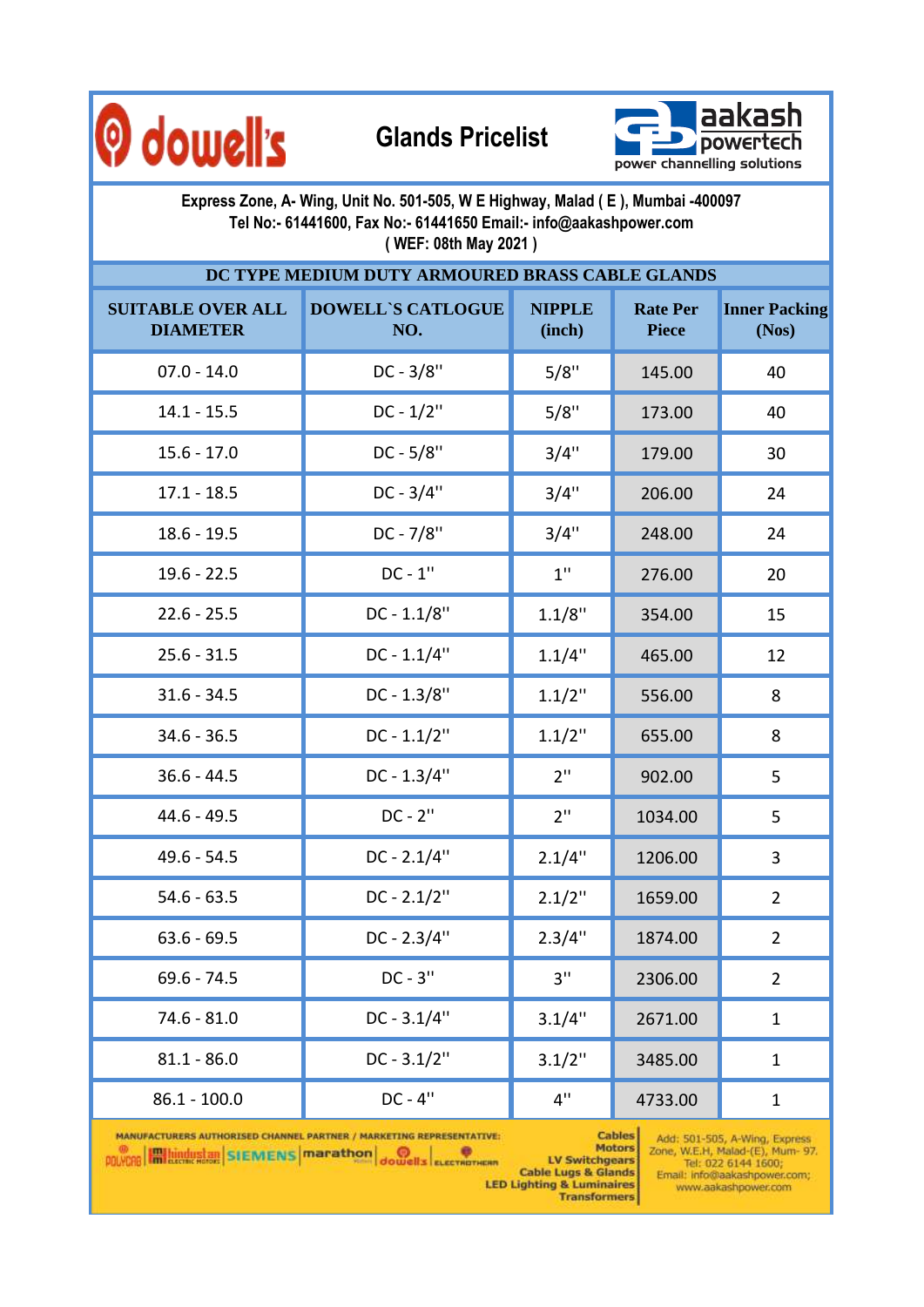

#### **COPPER SECTOR LUGS - LONG BARREL**



| Express Zone, A- Wing, Unit No. 501-505, W E Highway, Malad (E), Mumbai -400097<br>Tel No:- 61441600, Fax No:- 61441650 Email:- info@aakashpower.com<br>(WEF: 08th May 2021) |                       |                 |                 |                 |                 |                             |                    |  |  |
|------------------------------------------------------------------------------------------------------------------------------------------------------------------------------|-----------------------|-----------------|-----------------|-----------------|-----------------|-----------------------------|--------------------|--|--|
| <b>SIZE</b><br>(sq. mm)                                                                                                                                                      | E-BOLT<br><b>HOLE</b> | 2 CORE          | 3 CORE          | <b>3.5 CORE</b> | <b>4 CORE</b>   | <b>PRICE</b><br><b>EACH</b> | <b>STD</b><br>PKG. |  |  |
| 25                                                                                                                                                                           | 8.4                   | CUS-2101        | CUS-3001        | CUS-3501        | CUS-4001        | 47                          | 25                 |  |  |
| 25                                                                                                                                                                           | 10.5                  | <b>CUS-2002</b> | <b>CUS-3002</b> | <b>CUS-3502</b> | <b>CUS-4002</b> | 47                          | 25                 |  |  |
| 25                                                                                                                                                                           | 13                    | <b>CUS-2003</b> | CUS-3003        | CUS-3503        | CUS-4003        | 47                          | 25                 |  |  |
| 35                                                                                                                                                                           | 8.4                   | <b>CUS-2004</b> | CUS-3004        | CUS-3504        | CUS-4004        | 75                          | 25                 |  |  |
| 35                                                                                                                                                                           | 10.5                  | <b>CUS-2005</b> | <b>CUS-3005</b> | CUS-3505        | <b>CUS-4005</b> | 75                          | 25                 |  |  |
| 50                                                                                                                                                                           | 8.4                   | <b>CUS-2006</b> | CUS-3006        | CUS-3506        | CUS-4006        | 107                         | 25                 |  |  |
| 50                                                                                                                                                                           | 10.5                  | <b>CUS-2007</b> | CUS-3007        | CUS-3507        | <b>CUS-4007</b> | 107                         | 25                 |  |  |
| 50                                                                                                                                                                           | 13                    | <b>CUS-2008</b> | <b>CUS-3008</b> | <b>CUS-3508</b> | <b>CUS-4008</b> | 107                         | 25                 |  |  |
| 70                                                                                                                                                                           | 8.4                   | <b>CUS-2009</b> | CUS-3009        | CUS-3509        | CUS-4009        | 172                         | 15                 |  |  |
| 70                                                                                                                                                                           | 10.5                  | CUS-2010        | CUS-3010        | CUS-3510        | CUS-4010        | 172                         | 15                 |  |  |
| 70                                                                                                                                                                           | 13                    | CUS-2011        | CUS-3011        | CUS-3511        | CUS-4011        | 172                         | 15                 |  |  |
| 95                                                                                                                                                                           | 10.5                  | CUS-2012        | CUS-3012        | CUS-3512        | CUS-4012        | 213                         | 10                 |  |  |
| 95                                                                                                                                                                           | 13                    | CUS-2013        | CUS-3013        | CUS-3513        | CUS-4013        | 213                         | 10                 |  |  |
| 95                                                                                                                                                                           | 17                    | CUS-2014        | CUS-3014        | CUS-3514        | CUS-4014        | 213                         | 10                 |  |  |
| 120                                                                                                                                                                          | 10.5                  | CUS-2015        | CUS-3015        | CUS-3515        | CUS-4015        | 294                         | 10                 |  |  |
| 120                                                                                                                                                                          | 13                    | CUS-2016        | CUS-3016        | CUS-3516        | CUS-4016        | 294                         | 10                 |  |  |
| 120                                                                                                                                                                          | 17                    | <b>CUS-2017</b> | CUS-3017        | CUS-3517        | CUS-4017        | 294                         | 10                 |  |  |
| 150                                                                                                                                                                          | 10.5                  | <b>CUS-2018</b> | CUS-3018        | CUS-3518        | CUS-4018        | 373                         | 15                 |  |  |
| 150                                                                                                                                                                          | 13                    | CUS-2019        | CUS-3019        | CUS-3519        | CUS-4019        | 373                         | 15                 |  |  |
| 150                                                                                                                                                                          | 17                    | <b>CUS-2020</b> | <b>CUS-3020</b> | <b>CUS-3520</b> | <b>CUS-4020</b> | 373                         | 15                 |  |  |
| 185                                                                                                                                                                          | 10.5                  | CUS-2021        | CUS-3021        | CUS-3521        | CUS-4021        | 468                         | 10                 |  |  |
| 185                                                                                                                                                                          | 13                    | <b>CUS-2022</b> | <b>CUS-3022</b> | CUS-3522        | <b>CUS-4022</b> | 468                         | 10                 |  |  |
| 185                                                                                                                                                                          | 17                    | CUS-2023        | CUS-3023        | CUS-3523        | CUS-4023        | 468                         | 10                 |  |  |
| 240                                                                                                                                                                          | 13                    | CUS-2024        | CUS-3024        | CUS-3524        | CUS-4024        | 715                         | 10                 |  |  |
| 240                                                                                                                                                                          | 17                    | <b>CUS-2025</b> | CUS-3025        | <b>CUS-3525</b> | CUS-4025        | 715                         | 10                 |  |  |
| 300                                                                                                                                                                          | 17                    | <b>CUS-2026</b> | CUS-3026        | CUS-3526        | CUS-4026        | 895                         | 10                 |  |  |
| 300                                                                                                                                                                          | 20.3                  | <b>CUS-2027</b> | CUS-3027        | <b>CUS-3527</b> | <b>CUS-4027</b> | 895                         | 10                 |  |  |
| 400                                                                                                                                                                          | 20.3                  | <b>CUS-2028</b> | <b>CUS-3028</b> | <b>CUS-3528</b> | <b>CUS-4028</b> | 1266                        | 8                  |  |  |
| 500                                                                                                                                                                          | 21                    | <b>CUS-2029</b> | CUS-3029        | CUS-3529        | CUS-4029        | 1488                        | 5                  |  |  |
| 630                                                                                                                                                                          | 21                    | CUS-2030        | CUS-3030        | CUS-3530        | CUS-4030        | 2234                        | 5                  |  |  |

Add: 501-505, A-Wing, Express<br>Zone, W.E.H, Malad-(E), Mum- 97.<br>Tel: 022 6144 1600;<br>Email: info@aakashpower.com;<br>www.aakashpower.com **Cables** Motors

MANUFACTURERS AUTHORISED CHANNEL PARTNER / MARKETING REPRESENTATIVE: **POLYCAR HALLING SIENIENS** Marathon dowells exerval with

Motors<br>
EV Switchgears<br>
Cable Lugs & Glands<br>
LED Lighting & Luminaires<br>
Transformers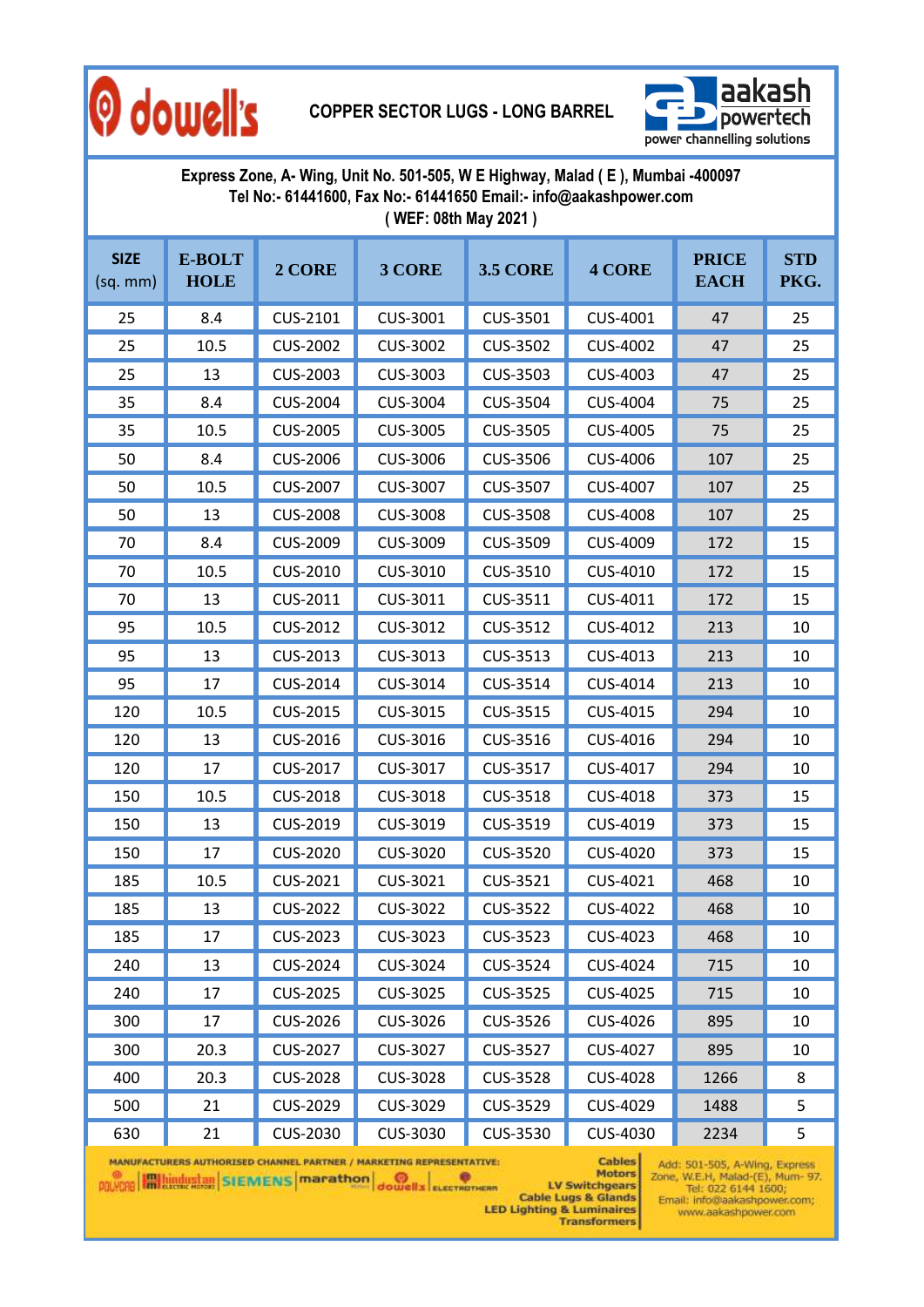

#### **COPPER SECTOR LUGS - SHORT BARREL**



| Express Zone, A- Wing, Unit No. 501-505, W E Highway, Malad (E), Mumbai -400097<br>Tel No:- 61441600, Fax No:- 61441650 Email:- info@aakashpower.com<br>(WEF: 08th May 2021) |                       |          |          |                 |                    |                             |          |  |
|------------------------------------------------------------------------------------------------------------------------------------------------------------------------------|-----------------------|----------|----------|-----------------|--------------------|-----------------------------|----------|--|
| <b>SIZE</b><br>(sq)<br>mm)                                                                                                                                                   | E-BOLT<br><b>HOLE</b> | 2 CORE   | 3 CORE   | <b>3.5 CORE</b> | <b>4 CORE</b>      | <b>PRICE</b><br><b>EACH</b> | STD PKG. |  |
| 25                                                                                                                                                                           | 8.4                   | CUS-2101 | CUS-3101 | CUS-3601        | CUS-4101           | 33.00                       | 25       |  |
| 25                                                                                                                                                                           | 10.5                  | CUS-2102 | CUS-3102 | CUS-3602        | CUS-4102           | 33.00                       | 25       |  |
| 25                                                                                                                                                                           | 13                    | CUS-2103 | CUS-3103 | CUS-3603        | CUS-4103           | 33.00                       | 25       |  |
| 35                                                                                                                                                                           | 8.4                   | CUS-2104 | CUS-3104 | <b>CUS-3604</b> | CUS-4104           | 48.00                       | 25       |  |
| 35                                                                                                                                                                           | 10.5                  | CUS-2105 | CUS-3105 | CUS-3605        | CUS-4105           | 48.00                       | 25       |  |
| 50                                                                                                                                                                           | 8.4                   | CUS-2106 | CUS-3106 | CUS-3606        | CUS-4106           | 75.00                       | 25       |  |
| 50                                                                                                                                                                           | 10.5                  | CUS-2107 | CUS-3107 | CUS-3607        | CUS-4107           | 75.00                       | 25       |  |
| 50                                                                                                                                                                           | 13                    | CUS-2108 | CUS-3108 | <b>CUS-3608</b> | CUS-4108           | 75.00                       | 25       |  |
| 70                                                                                                                                                                           | 8.4                   | CUS-2109 | CUS-3109 | CUS-3609        | CUS-4109           | 119.00                      | 15       |  |
| 70                                                                                                                                                                           | 10.5                  | CUS-2110 | CUS-3110 | CUS-3610        | CUS-4110           | 119.00                      | 15       |  |
| 70                                                                                                                                                                           | 13                    | CUS-2111 | CUS-3111 | CUS-3611        | CUS-4111           | 119.00                      | 15       |  |
| 95                                                                                                                                                                           | 10.5                  | CUS-2112 | CUS-3112 | CUS-3612        | CUS-4112           | 146.00                      | 10       |  |
| 95                                                                                                                                                                           | 13                    | CUS-2113 | CUS-3113 | CUS-3613        | CUS-4113           | 146.00                      | 10       |  |
| 95                                                                                                                                                                           | 17                    | CUS-2114 | CUS-3114 | CUS-3614        | CUS-4114           | 146.00                      | 10       |  |
| 120                                                                                                                                                                          | 10.5                  | CUS-2115 | CUS-3115 | CUS-3615        | CUS-4115           | 219.00                      | 10       |  |
| 120                                                                                                                                                                          | 13                    | CUS-2116 | CUS-3116 | CUS-3616        | CUS-4116           | 219.00                      | 10       |  |
| 120                                                                                                                                                                          | 17                    | CUS-2117 | CUS-3117 | CUS-3617        | CUS-4117           | 219.00                      | 10       |  |
| 150                                                                                                                                                                          | 10.5                  | CUS-2118 | CUS-3118 | CUS-3618        | CUS-4118           | 275.00                      | 15       |  |
| 150                                                                                                                                                                          | 13                    | CUS-2119 | CUS-3119 | CUS-3619        | CUS-4119           | 275.00                      | 15       |  |
| 150                                                                                                                                                                          | 17                    | CUS-2120 | CUS-3120 | CUS-3620        | CUS-4120           | 275.00                      | 15       |  |
| 185                                                                                                                                                                          | 10.5                  | CUS-2121 | CUS-3121 | CUS-3621        | CUS-4121           | 354.00                      | 10       |  |
| 185                                                                                                                                                                          | 13                    | CUS-2122 | CUS-3122 | CUS-3622        | <b>CUS-4122</b>    | 354.00                      | 10       |  |
| 185                                                                                                                                                                          | 17                    | CUS-2123 | CUS-3123 | CUS-3623        | CUS-4123           | 354.00                      | 10       |  |
| 240                                                                                                                                                                          | 13                    | CUS-2124 | CUS-3124 | CUS-3624        | CUS-4124           | 557.00                      | 10       |  |
| 240                                                                                                                                                                          | 17                    | CUS-2125 | CUS-3125 | CUS-3625        | CUS-4125           | 557.00                      | 10       |  |
| 300                                                                                                                                                                          | 17                    | CUS-2126 | CUS-3126 | CUS-3626        | CUS-4126           | 714.00                      | 10       |  |
| 300                                                                                                                                                                          | 20.3                  | CUS-2127 | CUS-3127 | CUS-3627        | CUS-4127           | 714.00                      | 10       |  |
| 400                                                                                                                                                                          | 20.3                  | CUS-2128 | CUS-3128 | CUS-3628        | CUS-4128           | 1059.00                     | 8        |  |
| 500                                                                                                                                                                          | 21                    | CUS-2129 | CUS-3129 | CUS-3629        | CUS-4129           | 1229.00                     | 5        |  |
| $\epsilon$                                                                                                                                                                   | 21                    | CUC 2120 | CUC 2120 | CUC 2C20        | $C \cup C$ $A 320$ | $101200$                    | c.       |  |

Add: 501-505, A-Wing, Express<br>Zone, W.E.H, Malad-(E), Mum- 97.<br>Tel: 022 6144 1600;<br>Email: info@aakashpower.com; **Cables** www.aakashpower.com

MANUFACTURERS AUTHORISED CHANNEL PARTNER / MARKETING REPRESENTATIVE:<br>
POLYCRE MARKETING REPRESENTATIVE:<br>
POLYCRE MARKETING REPRESENTATIVE:<br>
POLYCRE MARKETING REPRESENTATIVE:<br>
Cable Lugs & Glands<br>
Cable Lugs & Glands<br>
Trans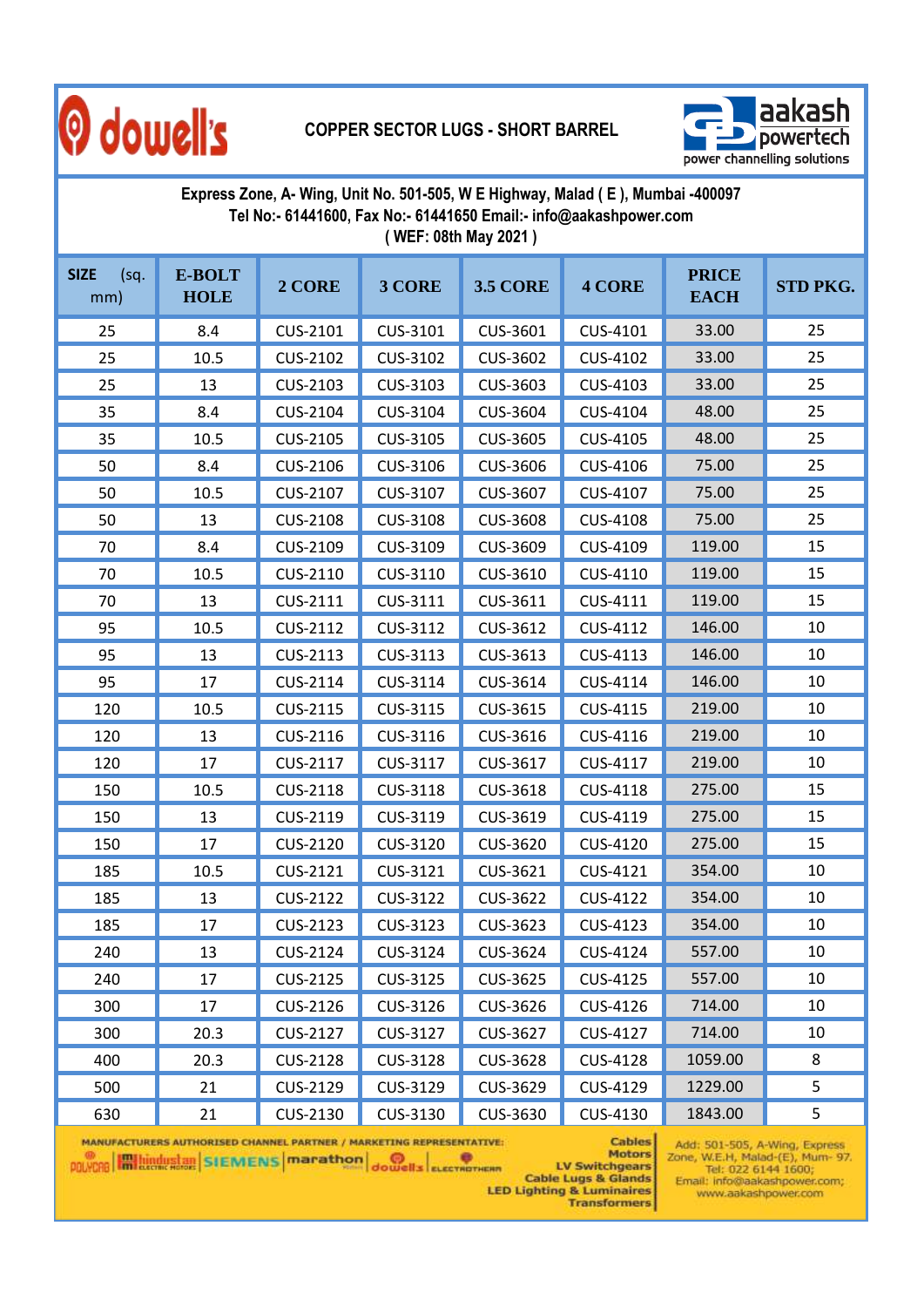

**COPPER SECTOR CONNECTORS**



| Express Zone, A- Wing, Unit No. 501-505, W E Highway, Malad (E), Mumbai -400097<br>Tel No:- 61441600, Fax No:- 61441650 Email:- info@aakashpower.com<br>(WEF: 08th May 2021) |           |                 |               |                             |               |  |  |  |  |
|------------------------------------------------------------------------------------------------------------------------------------------------------------------------------|-----------|-----------------|---------------|-----------------------------|---------------|--|--|--|--|
| 2 CORE                                                                                                                                                                       | 3 CORE    | <b>3.5 CORE</b> | <b>4 CORE</b> | <b>PRICE</b><br><b>EACH</b> | STD PKG.      |  |  |  |  |
| 2S-CB-25                                                                                                                                                                     | 3S-CB-25  | 3.5S-CB-25      | 4S-CB-25      | 22.00                       | 50            |  |  |  |  |
| 2S-CB-35                                                                                                                                                                     | 3S-CB-35  | 3.5S-CB-35      | 4S-CB-35      | 35.00                       | 50            |  |  |  |  |
| 2S-CB-50                                                                                                                                                                     | 3S-CB-50  | 3.5S-CB-50      | 4S-CB-50      | 57.00                       | 50            |  |  |  |  |
| 2S-CB-70                                                                                                                                                                     | 3S-CB-70  | 3.5S-CB-70      | 4S-CB-70      | 97.00                       | 50.00         |  |  |  |  |
| 2S-CB-95                                                                                                                                                                     | 3S-CB-95  | 3.5S-CB-95      | 4S-CB-95      | 144.00                      | 25.00         |  |  |  |  |
| 2S-CB-120                                                                                                                                                                    | 3S-CB-120 | 3.5S-CB-120     | 4S-CB-120     | 197.00                      | 20            |  |  |  |  |
| 2S-CB-150                                                                                                                                                                    | 3S-CB-150 | 3.5S-CB-150     | 4S-CB-150     | 265.00                      | 25            |  |  |  |  |
| 2S-CB-185                                                                                                                                                                    | 3S-CB-185 | 3.5S-CB-185     | 4S-CB-185     | 351.00                      | 25            |  |  |  |  |
| 2S-CB-240                                                                                                                                                                    | 3S-CB-240 | 3.5S-CB-240     | 4S-CB-240     | 545.00                      | 20            |  |  |  |  |
| 2S-CB-300                                                                                                                                                                    | 3S-CB-300 | 3.5S-CB-300     | 4S-CB-300     | 757.00                      | $10\,$        |  |  |  |  |
| 2S-CB-400                                                                                                                                                                    | 3S-CB-400 | 3.5S-CB-400     | 4S-CB-400     | 1162.00                     | 8             |  |  |  |  |
| 2S-CB-500                                                                                                                                                                    | 3S-CB-500 | 3.5S-CB-500     | 4S-CB-500     | 1331.00                     | 5             |  |  |  |  |
| 2S-CB-630                                                                                                                                                                    | 3S-CB-630 | 3.5S-CB-630     | 4S-CB-630     | 1825.00                     | 5             |  |  |  |  |
|                                                                                                                                                                              |           |                 |               |                             | <b>Cables</b> |  |  |  |  |

Motors<br>
Motors<br>
EM LV Switchgears<br>
Cable Lugs & Glands<br>
LED Lighting & Luminaires<br>
Transformers **POLYCRE EMILIAN SIENENS Marathon** Journal execution

Add: 501-505, A-Wing, Express<br>Zone, W.E.H, Malad-(E), Mum- 97.<br>Tel: 022 6144 1600;<br>Email: info@aakashpower.com;<br>www.aakashpower.com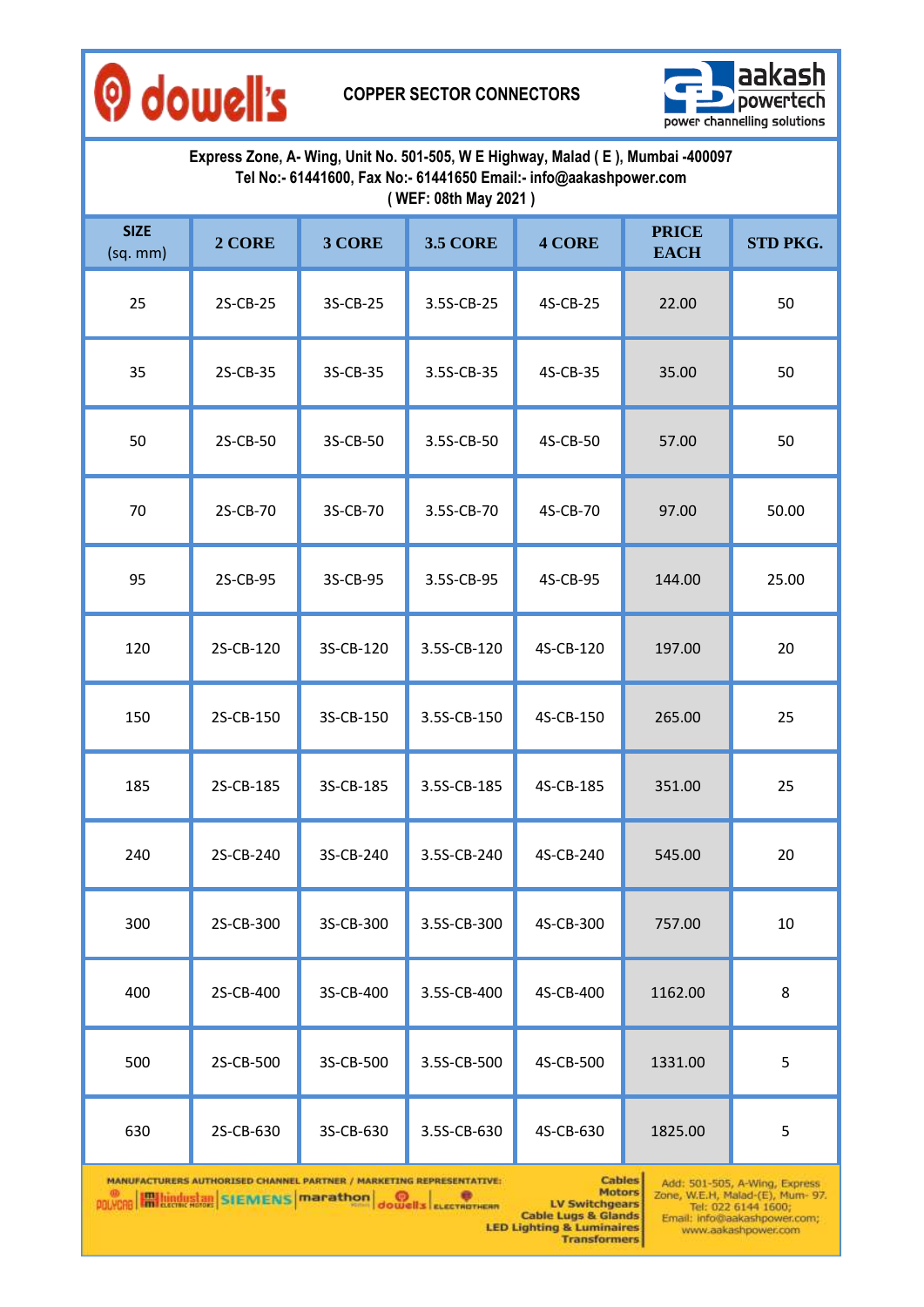

**ALUMINIUM SECTOR LUGS - LONG BARREL**



**Express Zone, A- Wing, Unit No. 501-505, W E Highway, Malad ( E ), Mumbai -400097 Tel No:- 61441600, Fax No:- 61441650 Email:- info@aakashpower.com ( WEF: 08th May 2021 )**

| <b>SIZE</b><br>(sq.<br>mm) | E-BOLT<br><b>HOLE</b> | 2 CORE     | 3 CORE     | <b>3.5 CORE</b> | <b>4 CORE</b> | <b>PRICE</b><br><b>EACH</b> | <b>STD PKG.</b> |
|----------------------------|-----------------------|------------|------------|-----------------|---------------|-----------------------------|-----------------|
| 25                         | 8.4                   | 2S-ALS-518 | 3S-ALS-518 | 3.5S-ALS-518    | 4S-ALS-518    | 7.00                        | 50              |
| 25                         | 10.5                  | 2S-ALS-519 | 3S-ALS-519 | 3.5S-ALS-519    | 4S-ALS-519    | 7.00                        | 50              |
| 25                         | 13                    | 2S-ALS-520 | 3S-ALS-520 | 3.5S-ALS-520    | 4S-ALS-520    | 7.00                        | 50              |
| 35                         | 8.4                   | 2S-ALS-521 | 3S-ALS-521 | 3.5S-ALS-521    | 4S-ALS-521    | 11.00                       | 50              |
| 35                         | 10.5                  | 2S-ALS-522 | 3S-ALS-522 | 3.5S-ALS-522    | 4S-ALS-522    | 11.00                       | 50              |
| 50                         | 8.4                   | 2S-ALS-655 | 3S-ALS-655 | 3.5S-ALS-655    | 4S-ALS-655    | 16.00                       | 50              |
| 50                         | 10.5                  | 2S-ALS-512 | 3S-ALS-512 | 3.5S-ALS-512    | 4S-ALS-512    | 16.00                       | 50              |
| 50                         | 13                    | 2S-ALS-524 | 3S-ALS-524 | 3.5S-ALS-524    | 4S-ALS-524    | 16.00                       | 50              |
| 70                         | 8.4                   | 2S-ALS-556 | 3S-ALS-556 | 3.5S-ALS-556    | 4S-ALS-556    | 24.00                       | 30              |
| 70                         | 10.5                  | 2S-ALS-525 | 3S-ALS-525 | 3.5S-ALS-525    | 4S-ALS-525    | 24.00                       | 30              |
| 70                         | 13                    | 2S-ALS-526 | 3S-ALS-526 | 3.5S-ALS-526    | 4S-ALS-526    | 24.00                       | 30              |
| 95                         | 10.5                  | 2S-ALS-527 | 3S-ALS-527 | 3.5S-ALS-527    | 4S-ALS-527    | 29.00                       | 20              |
| 95                         | 13                    | 2S-ALS-528 | 3S-ALS-528 | 3.5S-ALS-528    | 4S-ALS-528    | 29.00                       | 20              |
| 95                         | 17                    | 2S-ALS-529 | 3S-ALS-529 | 3.5S-ALS-529    | 4S-ALS-529    | 29.00                       | 20              |
| 120                        | 10.5                  | 2S-ALS-557 | 3S-ALS-557 | 3.5S-ALS-557    | 4S-ALS-557    | 40.00                       | 20              |
| 120                        | 13                    | 2S-ALS-530 | 3S-ALS-530 | 3.5S-ALS-530    | 4S-ALS-530    | 40.00                       | 20              |
| 120                        | 17                    | 2S-ALS-531 | 3S-ALS-531 | 3.5S-ALS-531    | 4S-ALS-531    | 40.00                       | 20              |
| 150                        | 10.5                  | 2S-ALS-658 | 3S-ALS-658 | 3.5S-ALS-658    | 4S-ALS-658    | 51.00                       | 25              |
| 150                        | 13                    | 2S-ALS-532 | 3S-ALS-532 | 3.5S-ALS-532    | 4S-ALS-532    | 51.00                       | 25              |
| 150                        | 17                    | 2S-ALS-533 | 3S-ALS-533 | 3.5S-ALS-533    | 4S-ALS-533    | 51.00                       | 25              |
| 185                        | 10.5                  | 2S-ALS-511 | 3S-ALS-511 | 3.5S-ALS-511    | 4S-ALS-511    | 64.00                       | 20              |
| 185                        | 13                    | 2S-ALS-534 | 3S-ALS-534 | 3.5S-ALS-534    | 4S-ALS-534    | 64.00                       | 20              |
| 185                        | 17                    | 2S-ALS-535 | 3S-ALS-535 | 3.5S-ALS-535    | 4S-ALS-535    | 64.00                       | 20              |
| 240                        | 13                    | 2S-ALS-536 | 3S-ALS-536 | 3.5S-ALS-536    | 4S-ALS-536    | 98.00                       | 15              |
| 240                        | 17                    | 2S-ALS-537 | 3S-ALS-537 | 3.5S-ALS-537    | 4S-ALS-537    | 98.00                       | 15              |
| 300                        | 17                    | 2S-ALS-500 | 3S-ALS-500 | 3.5S-ALS-500    | 4S-ALS-500    | 122.00                      | 10              |
| 300                        | 20.3                  | 2S-ALS-559 | 3S-ALS-559 | 3.5S-ALS-559    | 4S-ALS-559    | 122.00                      | 10              |
| 400                        | 20.3                  | 2S-ALS-560 | 3S-ALS-560 | 3.5S-ALS-560    | 4S-ALS-560    | 173.00                      | 8               |
| 500                        | 20.3                  | 2S-ALS-596 | 3S-ALS-596 | 3.5S-ALS-596    | 4S-ALS-596    | 271.00                      | 5               |
| 630                        | 20.3                  | 2S-ALS-561 | 3S-ALS-561 | 3.5S-ALS-561    | 4S-ALS-561    | 355.00                      | 5               |

**Cables** Add: 501-505, A-Wing, Express<br>Zone, W.E.H, Malad-(E), Mum- 97,<br>Tel: 022 6144 1600; **Motors** Email: info@aakashpower.com;

www.aakashpower.com

MANUFACTURERS AUTHORISED CHANNEL PARTNER / MARKETING REPRESENTATIVE: **POLYCRE MILLION SIENENS Marathon dowells exeriences** 

LV Switchgears END Cable Lugs & Glands<br>LED Lighting & Luminaires<br>Transformers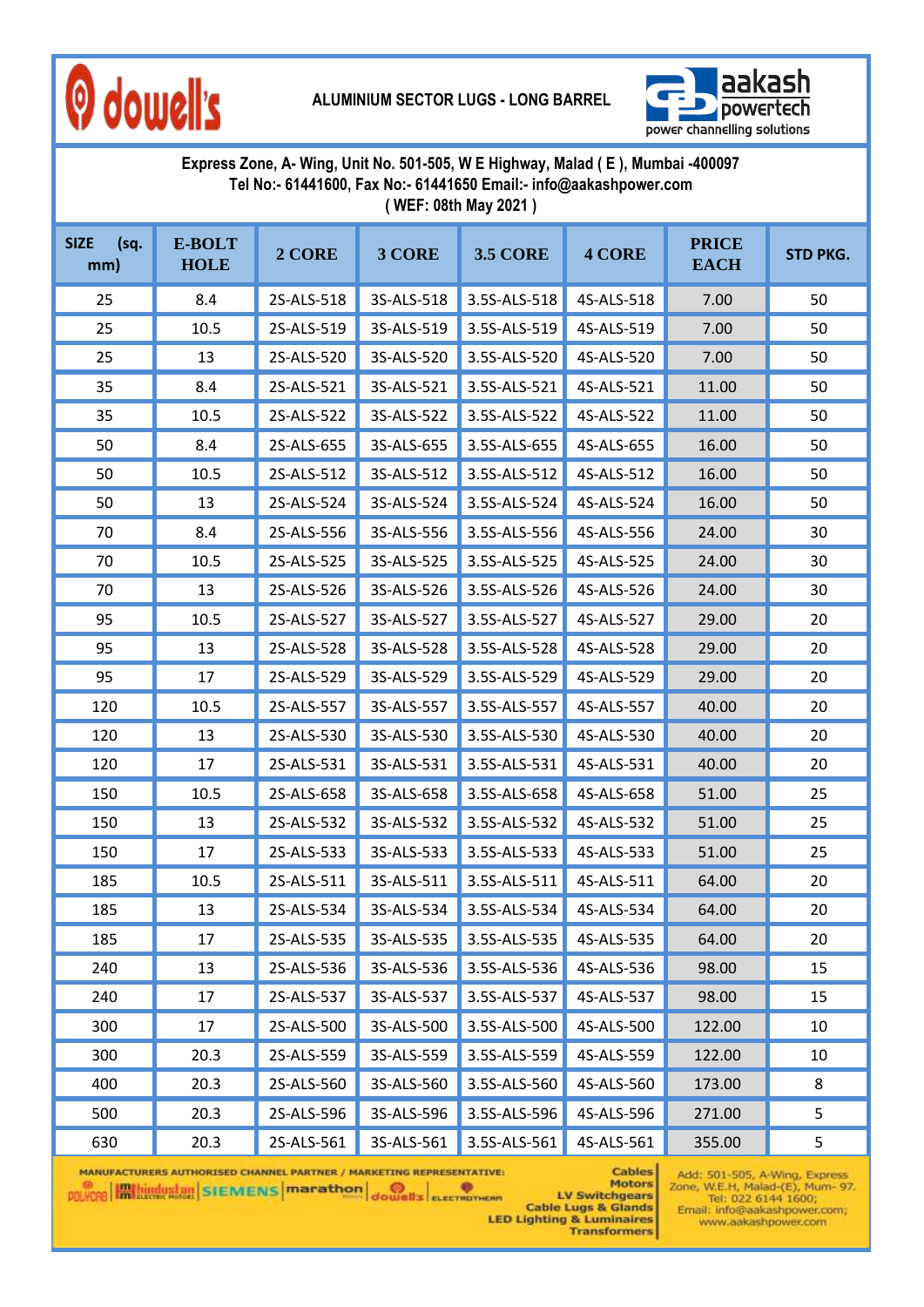

#### **ALUMINIUM SECTOR LUGS - SHORT BARREL**



| Express Zone, A- Wing, Unit No. 501-505, W E Highway, Malad (E), Mumbai -400097<br>Tel No:- 61441600, Fax No:- 61441650 Email:- info@aakashpower.com<br>(WEF: 08th May 2021) |                       |            |                       |                 |               |                             |                 |  |
|------------------------------------------------------------------------------------------------------------------------------------------------------------------------------|-----------------------|------------|-----------------------|-----------------|---------------|-----------------------------|-----------------|--|
| <b>SIZE</b><br>$(sq.$ mm $)$                                                                                                                                                 | E-BOLT<br><b>HOLE</b> | 2 CORE     | 3 CORE                | <b>3.5 CORE</b> | <b>4 CORE</b> | <b>PRICE</b><br><b>EACH</b> | <b>STD PKG.</b> |  |
| 25                                                                                                                                                                           | 8.4                   | 2S-ALS-218 | 3S-ALS-218            | 3.5S-ALS-218    | 4S-ALS-218    | 5.00                        | 50              |  |
| 25                                                                                                                                                                           | 10.5                  | 2S-ALS-219 | 3S-ALS-219            | 3.5S-ALS-219    | 4S-ALS-219    | 5.00                        | 50              |  |
| 25                                                                                                                                                                           | 13                    | 2S-ALS-220 | 3S-ALS-220            | 3.5S-ALS-220    | 4S-ALS-220    | 5.00                        | 50              |  |
| 35                                                                                                                                                                           | 8.4                   | 2S-ALS-221 | 3S-ALS-221            | 3.5S-ALS-221    | 4S-ALS-221    | 7.00                        | 50              |  |
| 35                                                                                                                                                                           | 10.5                  | 2S-ALS-222 | 3S-ALS-222            | 3.5S-ALS-222    | 4S-ALS-222    | 7.00                        | 50              |  |
| 50                                                                                                                                                                           | 8.4                   | 2S-ALS-255 | 3S-ALS-255            | 3.5S-ALS-255    | 4S-ALS-255    | 11.00                       | 50              |  |
| 50                                                                                                                                                                           | 10.5                  | 2S-ALS-312 | 3S-ALS-312            | 3.5S-ALS-312    | 4S-ALS-312    | 11.00                       | 50              |  |
| 50                                                                                                                                                                           | 13                    | 2S-ALS-224 | 3S-ALS-224            | 3.5S-ALS-224    | 4S-ALS-224    | 11.00                       | 50              |  |
| 70                                                                                                                                                                           | 8.4                   | 2S-ALS-256 | 3S-ALS-256            | 3.5S-ALS-256    | 4S-ALS-256    | 17.00                       | 30              |  |
| 70                                                                                                                                                                           | 10.5                  | 2S-ALS-225 | 3S-ALS-225            | 3.5S-ALS-225    | 4S-ALS-225    | 17.00                       | 30              |  |
| 70                                                                                                                                                                           | 13                    | 2S-ALS-226 | 3S-ALS-226            | 3.5S-ALS-226    | 4S-ALS-226    | 17.00                       | 30              |  |
| 95                                                                                                                                                                           | 10.5                  | 2S-ALS-227 | 3S-ALS-227            | 3.5S-ALS-227    | 4S-ALS-227    | 21.00                       | 20              |  |
| 95                                                                                                                                                                           | 13                    | 2S-ALS-228 | 3S-ALS-228            | 3.5S-ALS-228    | 4S-ALS-228    | 21.00                       | 20              |  |
| 95                                                                                                                                                                           | 17                    | 2S-ALS-229 | 3S-ALS-229            | 3.5S-ALS-229    | 4S-ALS-229    | 21.00                       | 20              |  |
| 120                                                                                                                                                                          | 10.5                  | 2S-ALS-257 | 3S-ALS-257            | 3.5S-ALS-257    | 4S-ALS-257    | 31.00                       | 20              |  |
| 120                                                                                                                                                                          | 13                    | 2S-ALS-230 | 3S-ALS-230            | 3.5S-ALS-230    | 4S-ALS-230    | 31.00                       | 20              |  |
| 120                                                                                                                                                                          | 17                    | 2S-ALS-231 | 3S-ALS-231            | 3.5S-ALS-231    | 4S-ALS-231    | 31.00                       | 20              |  |
| 150                                                                                                                                                                          | 10.5                  | 2S-ALS-258 | 3S-ALS-258            | 3.5S-ALS-258    | 4S-ALS-258    | 39.00                       | 25              |  |
| 150                                                                                                                                                                          | 13                    | 2S-ALS-232 | 3S-ALS-232            | 3.5S-ALS-232    | 4S-ALS-232    | 39.00                       | 25              |  |
| 150                                                                                                                                                                          | 17                    | 2S-ALS-233 | 3S-ALS-233            | 3.5S-ALS-233    | 4S-ALS-233    | 39.00                       | 25              |  |
| 185                                                                                                                                                                          | 10.5                  |            | 2S-ALS-311 3S-ALS-311 | 3.5S-ALS-311    | 4S-ALS-311    | 50.00                       | 20              |  |
| 185                                                                                                                                                                          | 13                    | 2S-ALS-234 | 3S-ALS-234            | 3.5S-ALS-234    | 4S-ALS-234    | 50.00                       | 20              |  |
| 185                                                                                                                                                                          | 17                    | 2S-ALS-235 | 3S-ALS-235            | 3.5S-ALS-235    | 4S-ALS-235    | 50.00                       | 20              |  |
| 240                                                                                                                                                                          | 13                    | 2S-ALS-236 | 3S-ALS-236            | 3.5S-ALS-236    | 4S-ALS-236    | 79.00                       | 15              |  |
| 240                                                                                                                                                                          | 17                    | 2S-ALS-237 | 3S-ALS-237            | 3.5S-ALS-237    | 4S-ALS-237    | 79.00                       | 15              |  |
| 300                                                                                                                                                                          | 17                    | 2S-ALS-300 | 3S-ALS-300            | 3.5S-ALS-300    | 4S-ALS-300    | 100.00                      | 10              |  |
| 300                                                                                                                                                                          | 20.3                  | 2S-ALS-259 | 3S-ALS-259            | 3.5S-ALS-259    | 4S-ALS-259    | 100.00                      | 10              |  |
| 400                                                                                                                                                                          | 20.3                  | 2S-ALS-260 | 3S-ALS-260            | 3.5S-ALS-260    | 4S-ALS-260    | 149.00                      | 8               |  |
| 500                                                                                                                                                                          | 20.3                  | 2S-ALS-296 | 3S-ALS-296            | 3.5S-ALS-296    | 4S-ALS-296    | 224.00                      | 5               |  |
| 630                                                                                                                                                                          | 20.3                  | 2S-ALS-261 | 3S-ALS-261            | 3.5S-ALS-261    | 4S-ALS-261    | 300.00                      | 5               |  |

MANUFACTURERS AUTHORISED CHANNEL PARTNER / MARKETING REPRESENTATIVE:<br> **MANUFACTURERS MOTORS**<br>
MOTORS MOTORS<br>
Transformers<br>
LED Lighting & Laminaires<br>
Transformers

 $\begin{array}{c} \mathsf{Add:} \ \mathsf{501{\text -}505}, \ \mathsf{A{\text -}Wing,}\ \mathsf{Express} \\ \mathsf{zone,}\ \mathsf{W.E.H,}\ \mathsf{Malad\text{-} (E),}\ \mathsf{Mum\text{-}97}, \\ \mathsf{Teil:}\ 022\ 6144\ 16000; \\ \mathsf{Emali:} \ \mathsf{info@aakashpower.com}; \\ \mathsf{www.aakashpower.com} \end{array}$